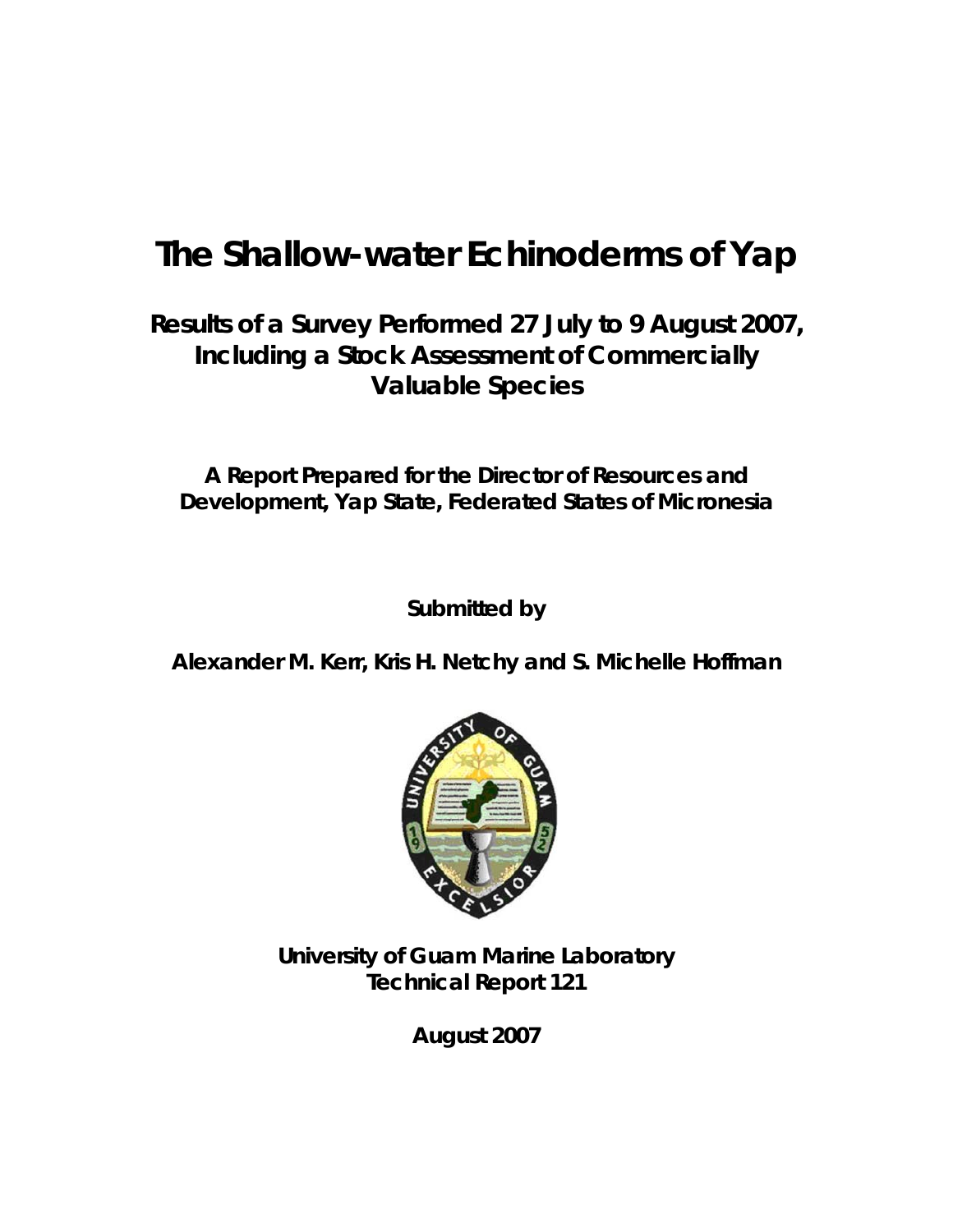### ACKNOWLEDGEMENTS

We thank the Honorable Sebastian Anefal, Governor of Yap State, and members of his cabinet, the Honorable John Mootab, Senator, Seventh Yap State Legislature, and the Traditional Council of Chiefs for their interest in, and efforts to conserve, the beche-de-mer resources of Yap. We especially thank the Director of Resources and Development, Michael Gaan for facilitating our visit, indeed, for making this survey a reality. We appreciate the efforts of the Chief of Marine Resource Management Division (MRMD), Andy Tafiliechig for overseeing our day-to-day planning and logistics, particularly his attendance after our late-night dives. Many thanks as well to MRMD staff, Mike Hasurmai, Damasus Mailing and James Yinug, for their assistance with navigation and collecting, especially outside the reef and late at night. We express our gratitude to Charles Chieng (Yap Community Action Program [YAPCAP]) and Margie Falanruw (Yap Institute of Natural Science) for pointing us in the right direction and for numerous subtle suggestions that vastly improved project focus. We also acknowledge with gratitude our discussions with other stakeholders for clarifying important local issues regarding the beche-de-mer trade in Yap and outlying islands. Thanks to Brian Greene (University of Hawaii) and Vanessa Fread (YAPCAP) for permission to mention their records of *Thelenota rubralineata* and to Jenny McIlwain (University of Guam Marine Laboratory [UOGML]) for critical comments. This project was funded in part by a grant to Gustav Paulay (Florida Museum of Natural History) and Alexander Kerr (UOGML) from the U.S. National Science Foundation program Partnerships Enhancing Expertise in Taxonomy.

### *Kammagargab*!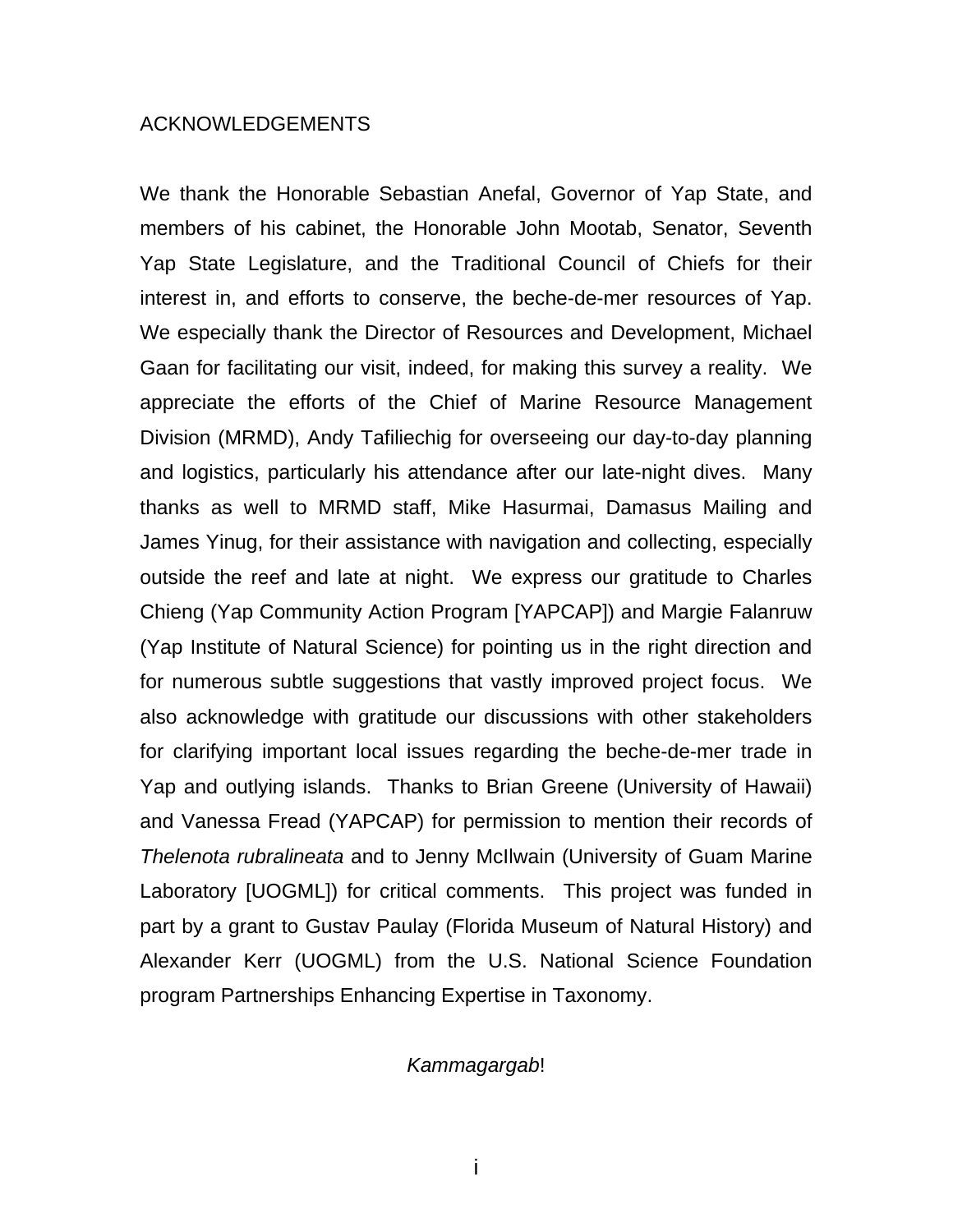#### EXECUTIVE SUMMARY

Yap has an abundance of commercially valuable species of holothuroids (sea cucumbers) and is currently being targeted by at least three foreign buyers of the processed product, beche-de-mer. The Yap State government has realized the danger of overharvesting this valuable resource and is currently seeking to develop a management plan that will permit a sustainable level of harvesting. We performed a survey of holothuroids and other echinoderms around the main island to 1) assist in a stock assessment of commercially valuable species and 2) document Yap's echinoderms as part of a global survey of coral reef biodiversity. In a total of nine days of surveying, 19 sites were visited around the island. Several commercially valuable species of holothuroids inhabited Yap's waters, some in abundance. The most valuable species seen were *Holothuria* (*Microthele*) *whitmaei* (trade name: black teat fish), *Holothuria*  (*Metriatyla*) *scabra* (sand fish) and *Thelenota ananas* (prickly red fish). A total of 66 taxonomic units attributable to species have now been identified from Yap's waters: 33 holothuroids, 14 echinoids, 14 asteroids and 5 crinoids. At least four (12%) of the holothuroids are in all likelihood new to science and formally undescribed. Based on our brief survey, our preliminary recommendations for a beche-de-mer management plan include: 1) Institute a moratorium on fishing until a management plan is in place. 2) Conduct an inventory of the island's commercially valuable species. 3) Institute minimum harvestable lengths for each species. 4) Institute temporary closures to increase stock size and value. 5) Increase public awareness and teach monitoring methods to villages. 6) Continually assess the effectiveness of the management plan and modify it when necessary. We discuss all these measures at greater length in the report.

ii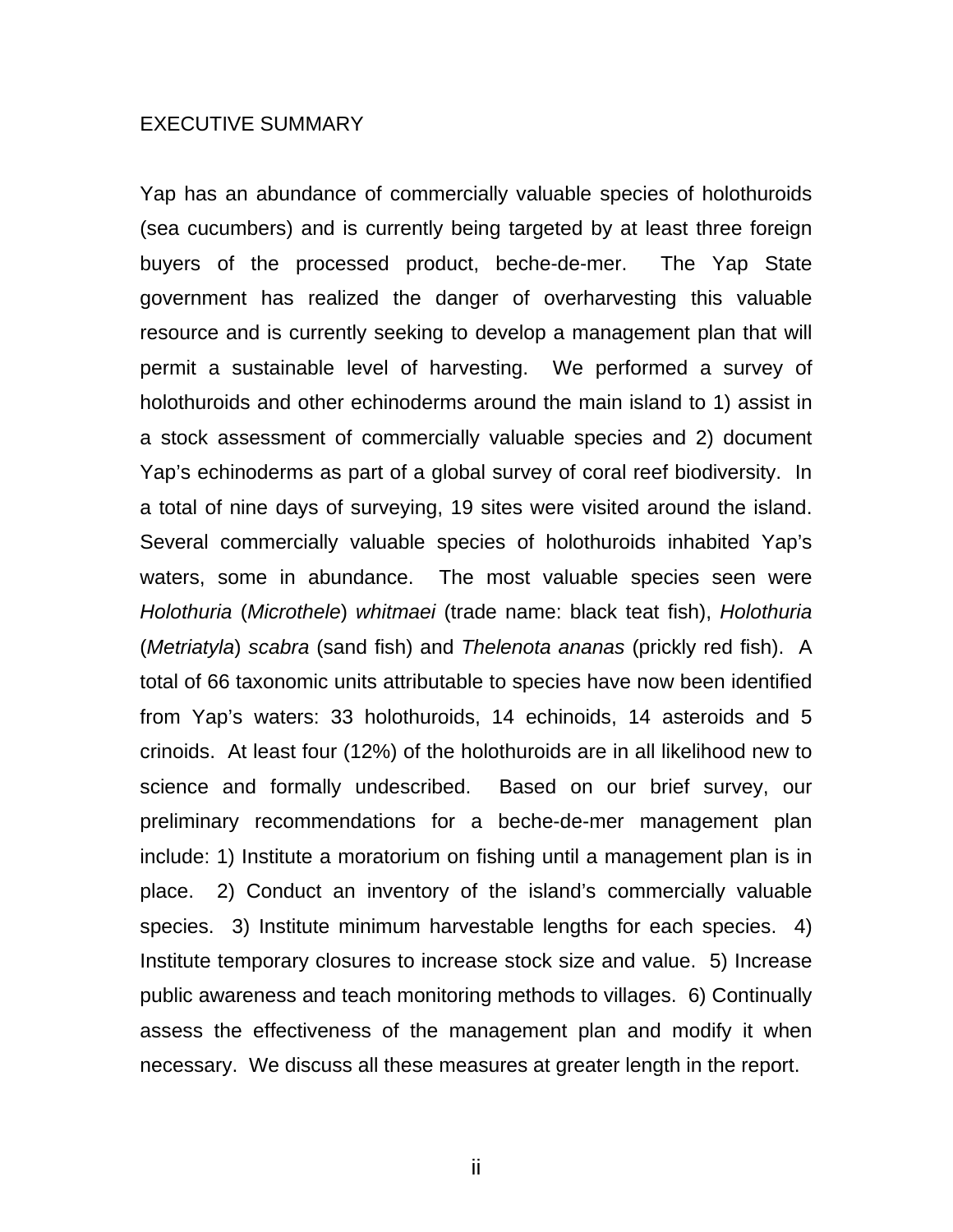# TABLE OF CONTENTS

| Acknowledgements                                 | Ť              |
|--------------------------------------------------|----------------|
| <b>Executive Summary</b>                         | ii.            |
| <b>Table of Contents</b>                         | ΪİΙ            |
| Introduction                                     | 1              |
| <b>Methods</b>                                   | 4              |
| Site selection                                   | 4              |
| <b>Stock assessment</b>                          | 6              |
| Minimum harvestable lengths                      | 6              |
| Catch per unit effort                            | 6              |
| <b>Biodiversity inventory</b>                    | $\overline{7}$ |
| <b>Results</b>                                   | 8              |
| <b>Stock assessment</b>                          | 8              |
| Catch per unit effort                            | 11             |
| Minimum harvestable lengths                      | 12             |
| <b>Biodiversity inventory</b>                    | 13             |
| <b>Discussion</b>                                | 16             |
| Prospects for a sustainable beche-de-mer fishery | 16             |
| Yap's diverse echinoderm fauna                   | 19             |
| <b>Fishery Recommendations</b>                   | 23             |
| <b>Literature Cited</b>                          | 29             |
| Appendix 1: Checklist of Yap's Echinoderms       | 31             |
| Appendix 2: Authors' contact information         | 34             |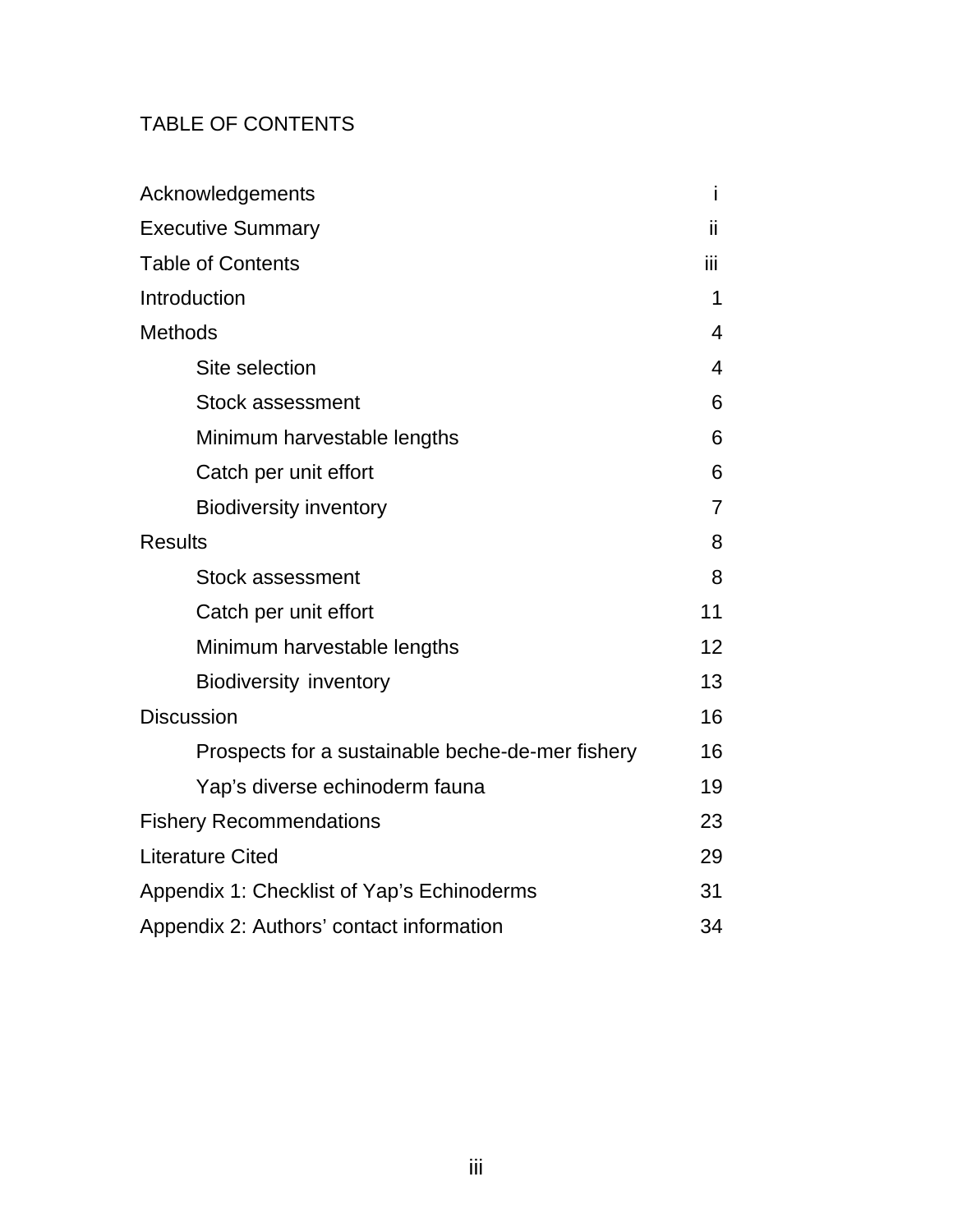# **INTRODUCTION**

In early 2007, we submitted a letter to the Director of Marine Resources, Yap State, expressing our interest in surveying and collecting holothuroids (sea cucumbers) on Yap. The proposed survey was to form part of our U.S. National Science Foundation-sponsored efforts, in collaboration with other holothuroid taxonomists worldwide, to document the global diversity of aspidochirote holothuroids inhabiting coral reefs. We were informed that our proposal was most timely, as some villages had recently begun selling commercially valuable species of holothuroids from their reefs to foreign buyers who were shipping the animals to Asian markets as processed beche-de-mer. In light of this revelation, we quickly refocussed our proposed surveys from a solely research-oriented format to one emphasising rapid, low-tech methods useful for community-level assessment of commercially valuable stocks.

From 27 July to 9 August 2007, we surveyed the holothuroids and other echinoderms around the island of Yap. During this period, we

- surveyed 19 reef sites around the island for their echinoderm fauna,
- assembled a checklist of the island's echinoderms,
- collected and preserved voucher specimens of each species,
- photographed vouchers or representative specimens of each species,
- recorded the population size structure of commercially valuable species of holothuroids,
- taught methods of stock assessment to personnel at Marine Resources,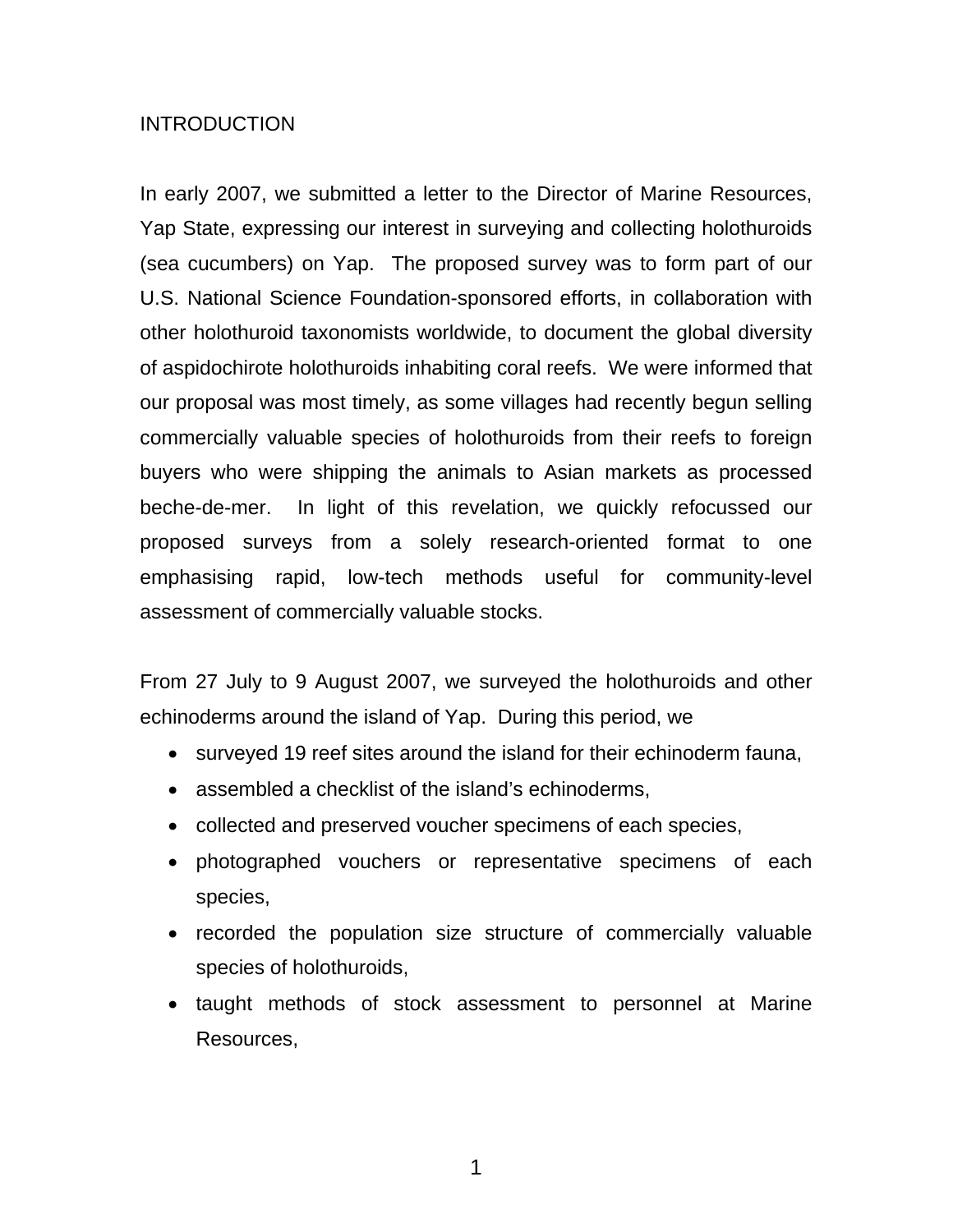- interviewed stakeholders to learn their concerns about the development of a beche-de-mer industry,
- presented a seminar to community stakeholders on our preliminary findings and, finally,
- distributed a preliminary report that included preliminary recommendations about safeguarding holothuroid resources, to the Governor, Director of Resources and Development and stakeholders.
- presented this final report to the Director of Resources and Development.

At least two other types of work products also should be anticipated, with various timelines to completion:

- An illustrated field guide to the island's holothuroid fauna, primarily as a tool for personnel at Marine Resources. This should take about six months to complete.
- Peer-reviewed scientific publications, to include, minimally, the first comprehensive faunistic treatment of the island's echinoderms and the formal taxonomic description of at least one species new to science. These publications will be completed over the course of one to two years.

The following report outlines a simple method for stock assessment and provides several suggestions for managing beche-de-mer based on our analysis of the data and the published literature. Following this, we provide a provisional checklist to the island's echinoderms, then discuss the scientific significance of these findings. The term "provisional" indicates that the checklist consists of identifications of specimens made in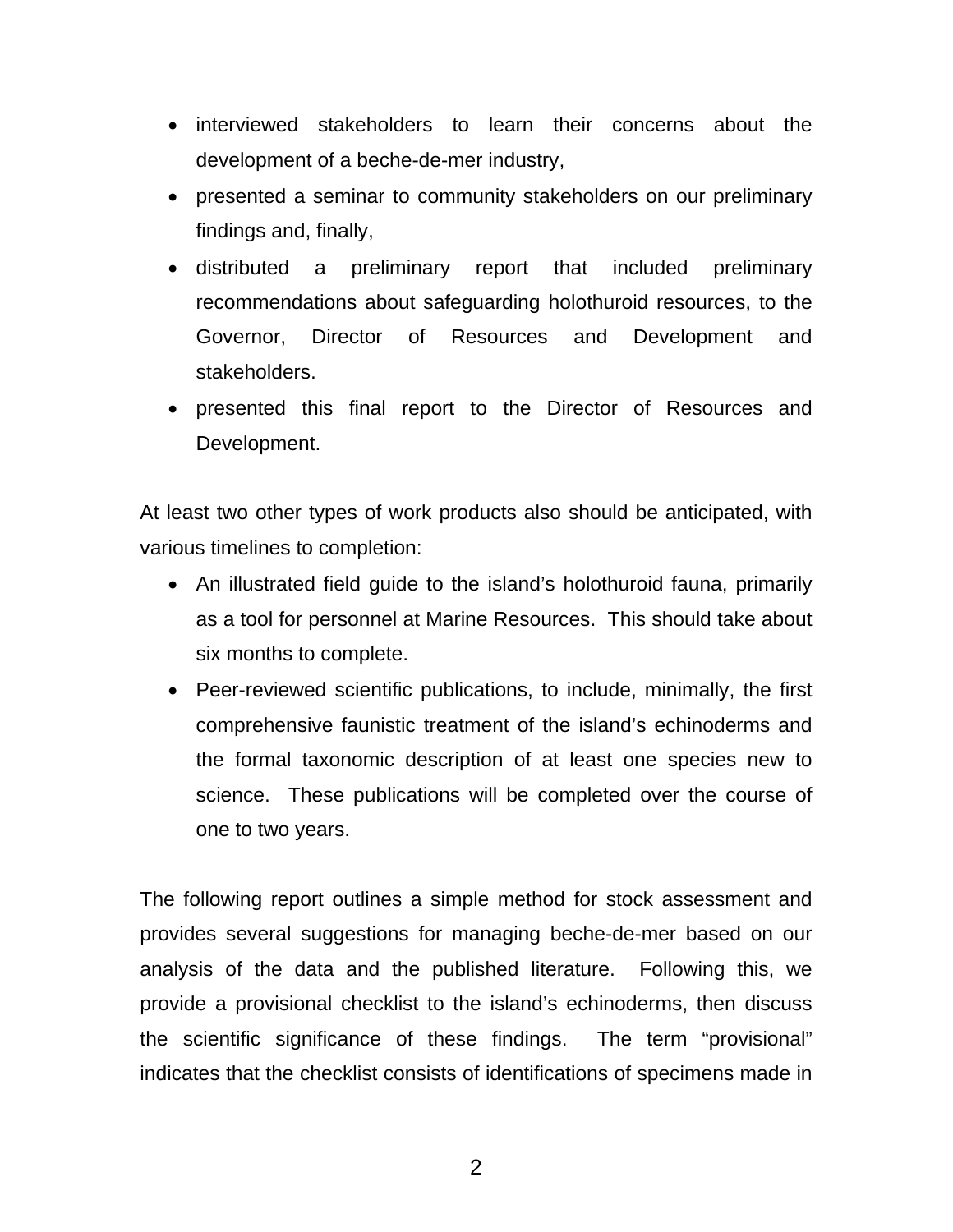the field. Hence, a few of the designations will, in all likelihood, change, or in instances where a species could not be immediately assigned, even provisionally, species' identities will be clarified after full laboratory examination. Still, most species designations provided here are trustworthy and thus, on whole, the list is useful for scientific and public discussion of Yap's echinoderms, particularly holothuroids, now under harvesting pressure. Indeed, as far as we know, this is the first attempt at a comprehensive compilation of Yap's echinoderms.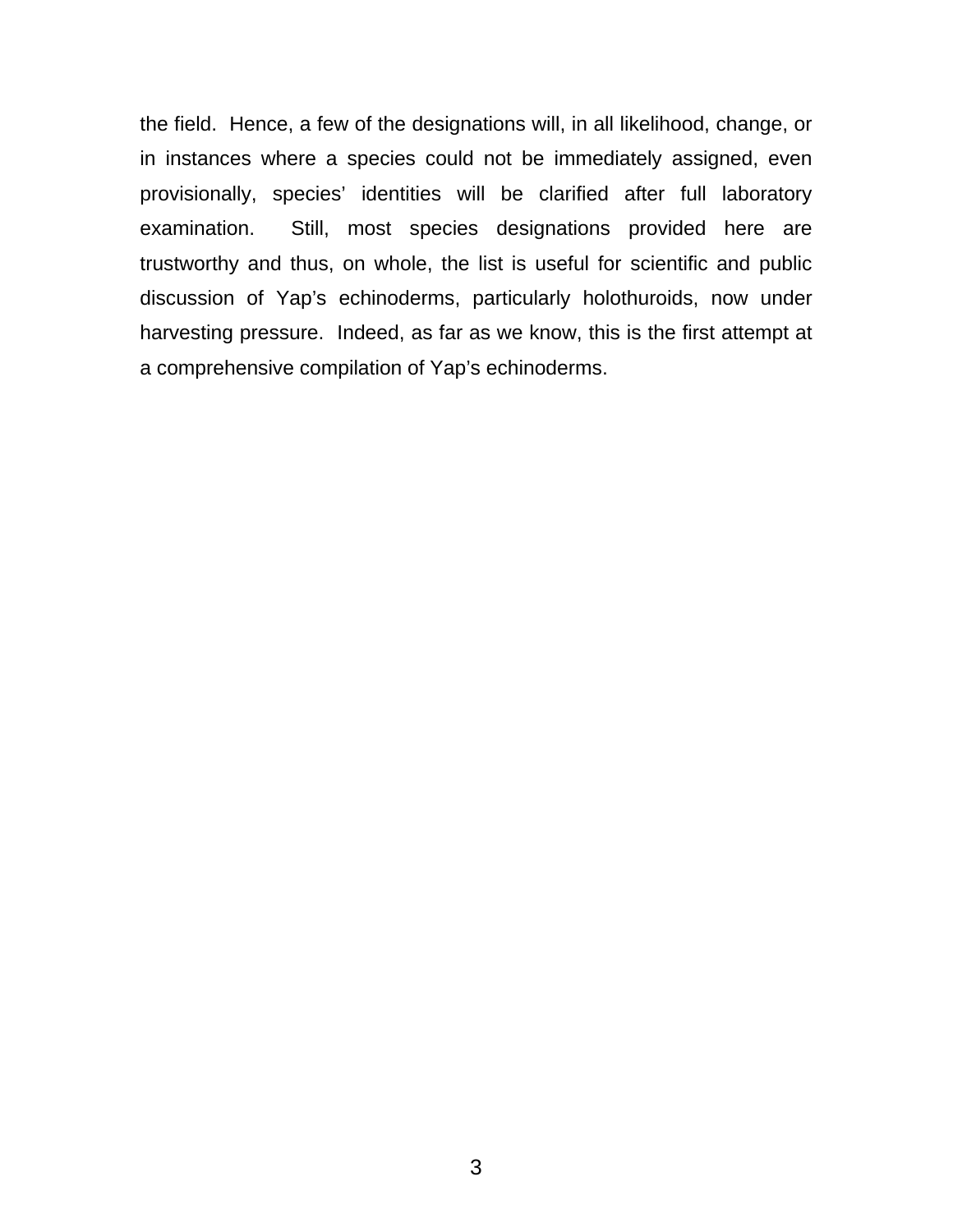#### **METHODS**

#### *Site selection*

Sites (Figure 1) were selected for their even distribution around the island and their presumed high diversity of echinoderms. GPS coordinates of each site were recorded. Several sites where harvesting of holothuroids was known to have occurred (primarily along the east coast of Maap) were avoided, as the goal in the limited time available was to assess virgin stocks of the harvested species. Most major shallow-water marine habitats were investigated, including reef flats, "blue holes," forereef slopes to 25 m depth, seagrass beds, channels and areas adjacent to mangroves. Given the time constraints, we eschewed mangrove channels, rivermouths, steep drop-offs and elsewhere with little accumulation of wellsorted sediment, since such areas, while in some cases having a possibly rich echinoderm fauna (e.g., crinoids and dendrochirote holothuroids in the case of drop-offs), were likely to have few commercially valuable holothuroids, one focus of the survey.

#### *Stock survey*

Divers performed counts of commercially valuable species of holothuroids using timed haphazard swims, usually between one or two hours. In addition, divers recorded the undisturbed lengths of animals *in situ*. This approach was reasoned superior to transects, quadrats or manta tows for several reasons. First, the usual methods are time intensive and our mandate was to perform a large-scale survey in a limited period. Second, our approach also estimated an important quantity of interest to fisheries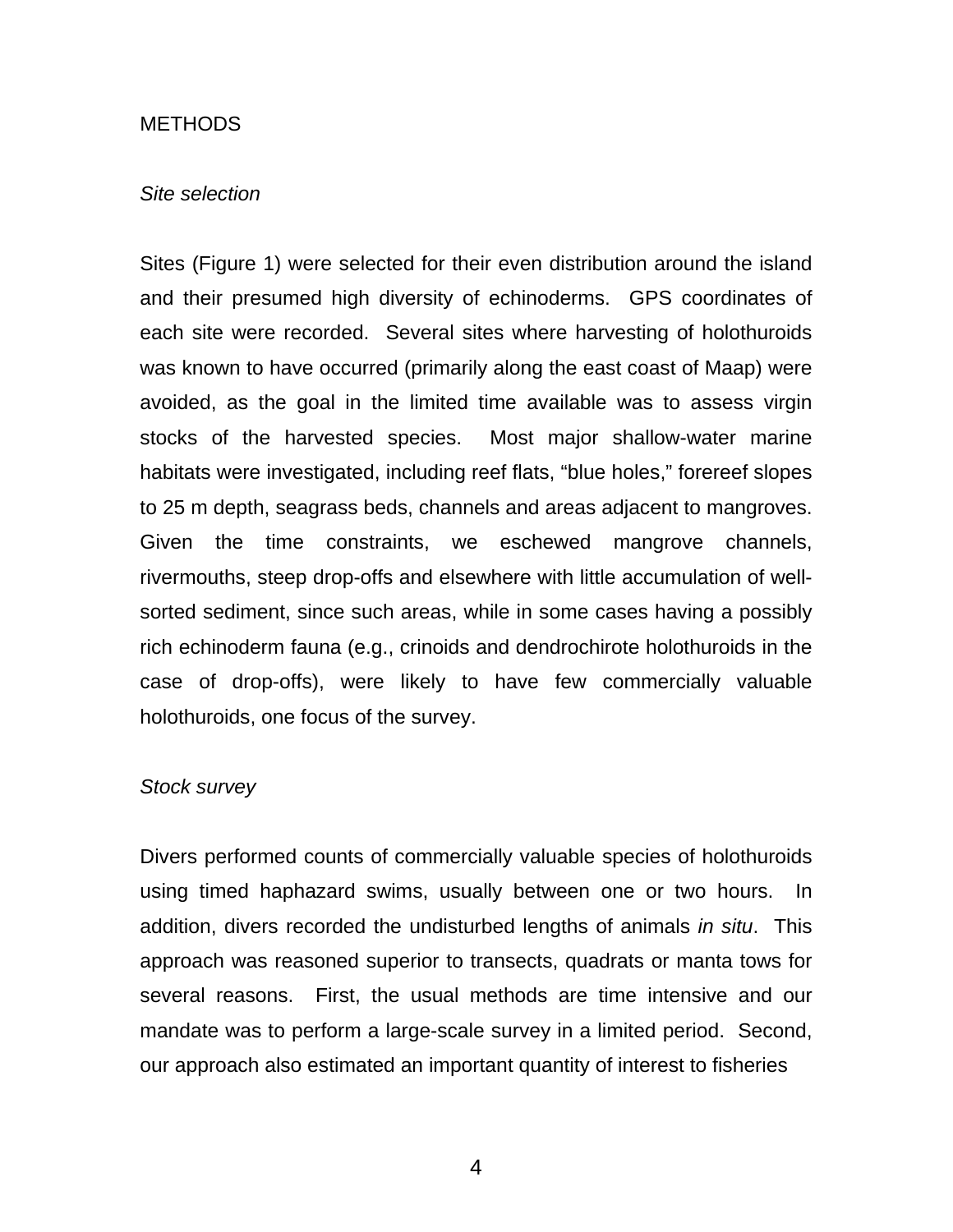

**Figure 1.** Survey sites around Yap main islands: 1) North of Wacholab, Maap 2) O'Keefe's (BIY) 3) Tamil blue hole 4) Peelak Channel, South 5) Tamil blue hole 6) Woneeday Channel, North 7) Woneeday Channel, South, outer reef flat 8) Tamil reef slope, "The Barge" 9) Gaetmoqon, Weloy, reef slope 10) Yyin 'Ayirech, Fanif, blue hole 11) Gaetmoqon, Weloy, blue hole 12) North of Gaetmoqon channel, Weloy, blue hole 13) O'Keefe's (BIY), mangroves 14) Goognaw Channel, Gagil 15) Riikeen, Gagil 16) Wanyan, Gagil, blue hole 17) Lamear, Rull 18) Wanyan, Gagil 19) Garim, Rull.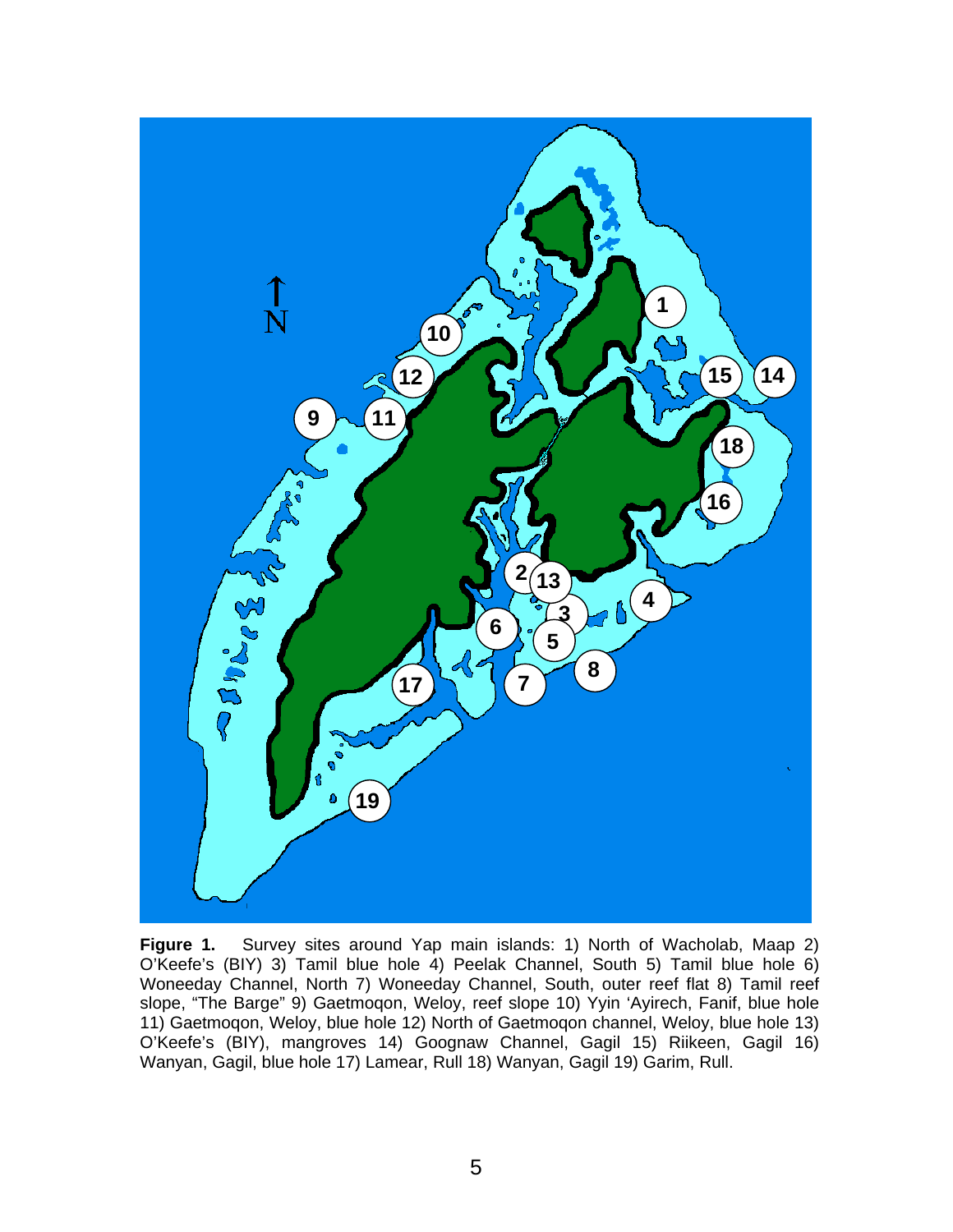managers: catch per unit effort, the number of animals that a fisher might collect per unit time. Moreover, the method can easily be used by villages to monitor their own stocks. Finally, information on length can be translated into initial management recommendations about minimum harvestable size per species.

# *Calculating minimum harvestable lengths*

We calculated minimum harvestable lengths for each abundant species based on the mean length of the sampled individuals. The object of calculating this quantity is to preserve stock in proportion to a conservative percentage of its reproductive capacity. The latter phrase essentially refers to the total number of eggs produced by a stock. Amesbury (1996) suggests conserving 50% of the reproductive capacity of a beche-de-mer stock. However, calculating minimum harvestable length based on this level of conservation requires knowledge of target species' biology, which is currently unavailable for Yap stocks. Relevant aspects of the biology include sex ratio and size class-specific proportion of reproductive females. Still, given the urgency of implementing a management plan and given what *is* known about the relationship between holothuroid length and the unavailable parameters (Amesbury 1996), mean length is probably a reasonable and conservative first estimate until such data can be gathered.

#### *Calculating catch per unit effort*

We estimated catch per unit effort (CPUE) for each abundant species at a site during timed swims by three observers. These swims ranged from 40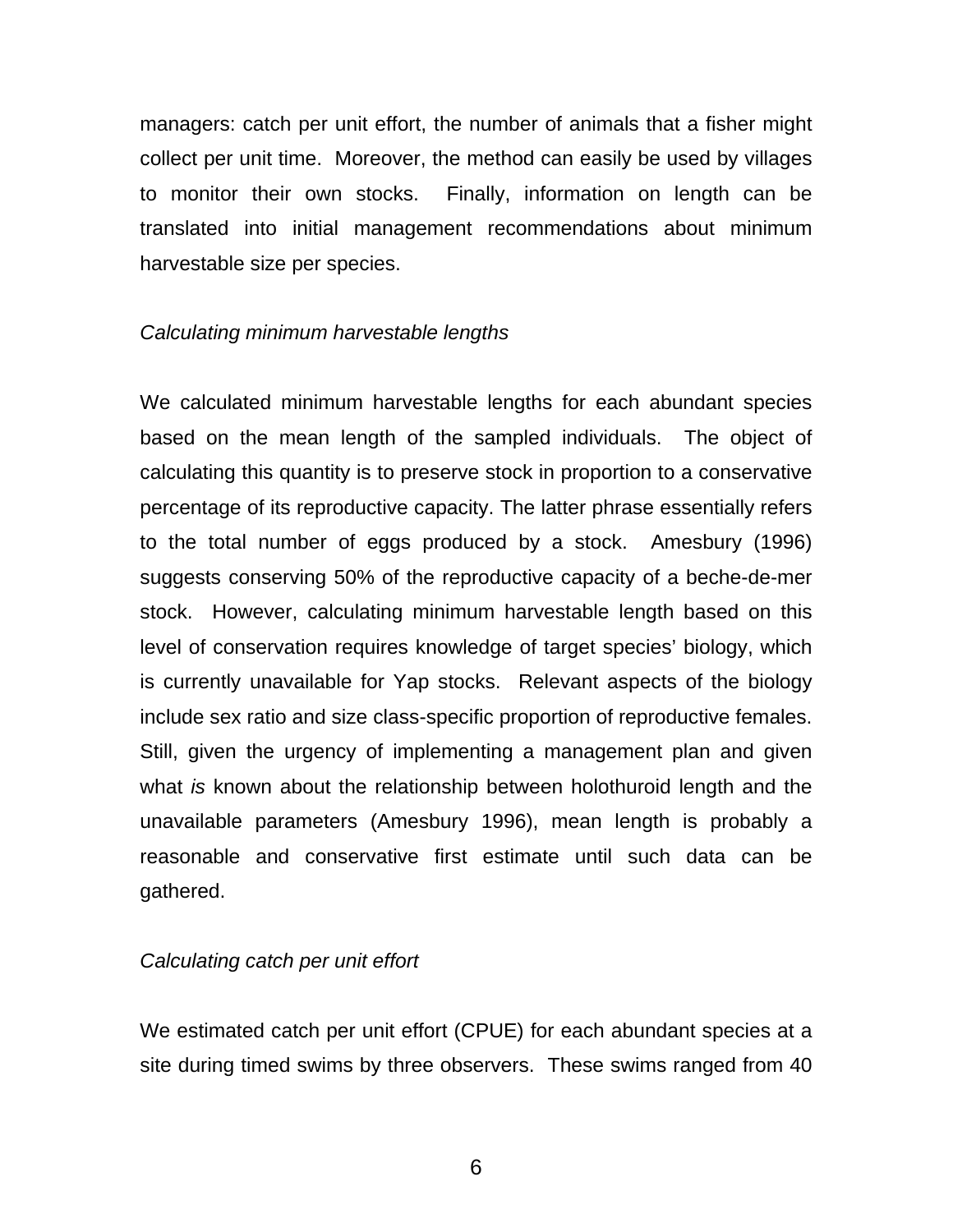minutes to 200 minutes. Particularly abundant species at a site were usually only counted for the first 20 to 30 minutes. CPUE was then calculated for a given species at an island level ("pooled CPUE") by summing over site abundances *n* of all observers and dividing this by the sum of survey times *t* for all sites and all observers:

$$
pooled \quad CPUE = \frac{\sum n_i}{\sum t_i}
$$

We also calculated for each species the mean site CPUE over all observers and sites *k* at which the species occurred:

$$
mean \quad CPUE = \frac{1}{k} \sum \frac{n_i}{t_i}
$$

#### *Biodiversity inventory*

Divers also recorded all species of echinoderms that they observed at each site to a maximum of 25 m in depth. Collected specimens, or representatives thereof, from nearly all species were photographed *in situ*. One or two voucher specimens of each species were collected and preserved in 95% ethanol or 70% isopropanol. Before preservation, holothuroids were first relaxed in seawater laced with chlorobutanol and chilled to near freezing. No special methods were used to assess infaunal species; divers fanned sediment to uncover such forms or combed the sediment's surface for the tests of burrowing echinoids. Divers looked through rubble and in crevices to find cryptic forms. Night snorkels and dives were used extensively as most coral-reef invertebrates, including echinoderms, are nocturnally active and exposed.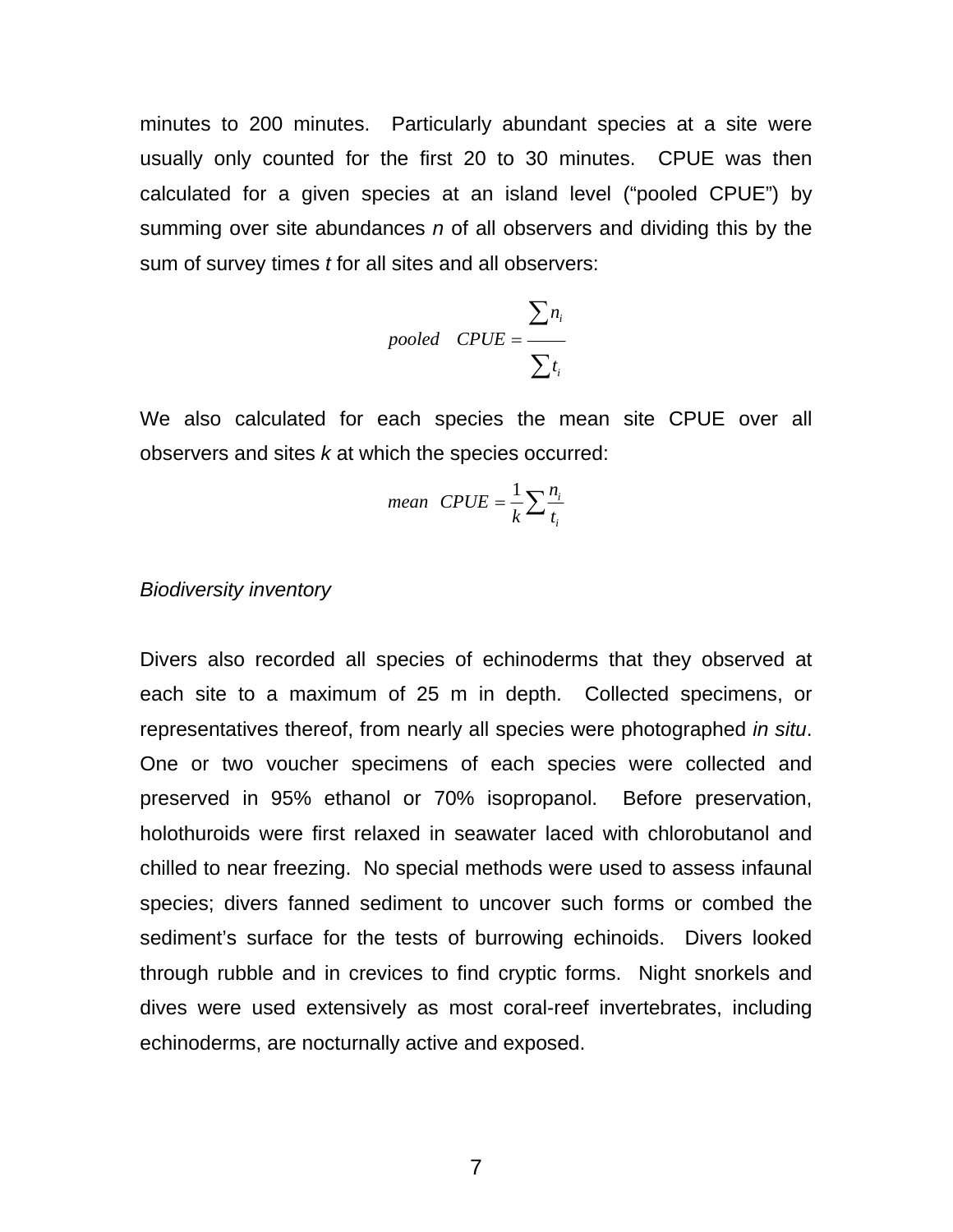# RESULTS

In a total of nine days of surveying, 19 sites were visited around the island. In the first subsection below, *Stock survey*, we outline the species composition and ecology of commercially valuable species. In the second subsection, *Catch per unit effort*, we calculate catch per unit effort for abundant species. In the third subsection, *Minimum harvestable lengths*, we calculate minimum harvestable lengths for abundant species. In the fourth and final subsection, *Biodiversity inventory*, we report on the species composition and ecology of other holothuroids and echinoderms.

### *Stock survey*

Several commercially valuable species of holothuroids occurred in Yap's waters (Figure 2). The most valuable species seen were *Holothuria*  (*Microthele*) *whitmaei* (trade name: black teat fish), *Holothuria* (*Metriatyla*) *scabra* (sand fish), *Actinopyga varians* (red surf fish), and *Thelenota ananas* (prickly red fish). Some of these species occurred in abundance.

The black teat fish (Figure 2C) occurred infrequently (approximately two to six animals were observed per one-hour swim) on mid- to outer reef flats islandwide. In other parts of Micronesia, this species also is found on the forereef slope to a maximum depth of about 23 m. In older literature, this species goes by the name of *H.* (*M.*) *nobilis*, a name now reserved for a closely related species from the western Indian Ocean.

The sand fish (Figure 2D) was found on the eastern side of the island in seagrass beds adjacent to mangroves (we include here observations by E.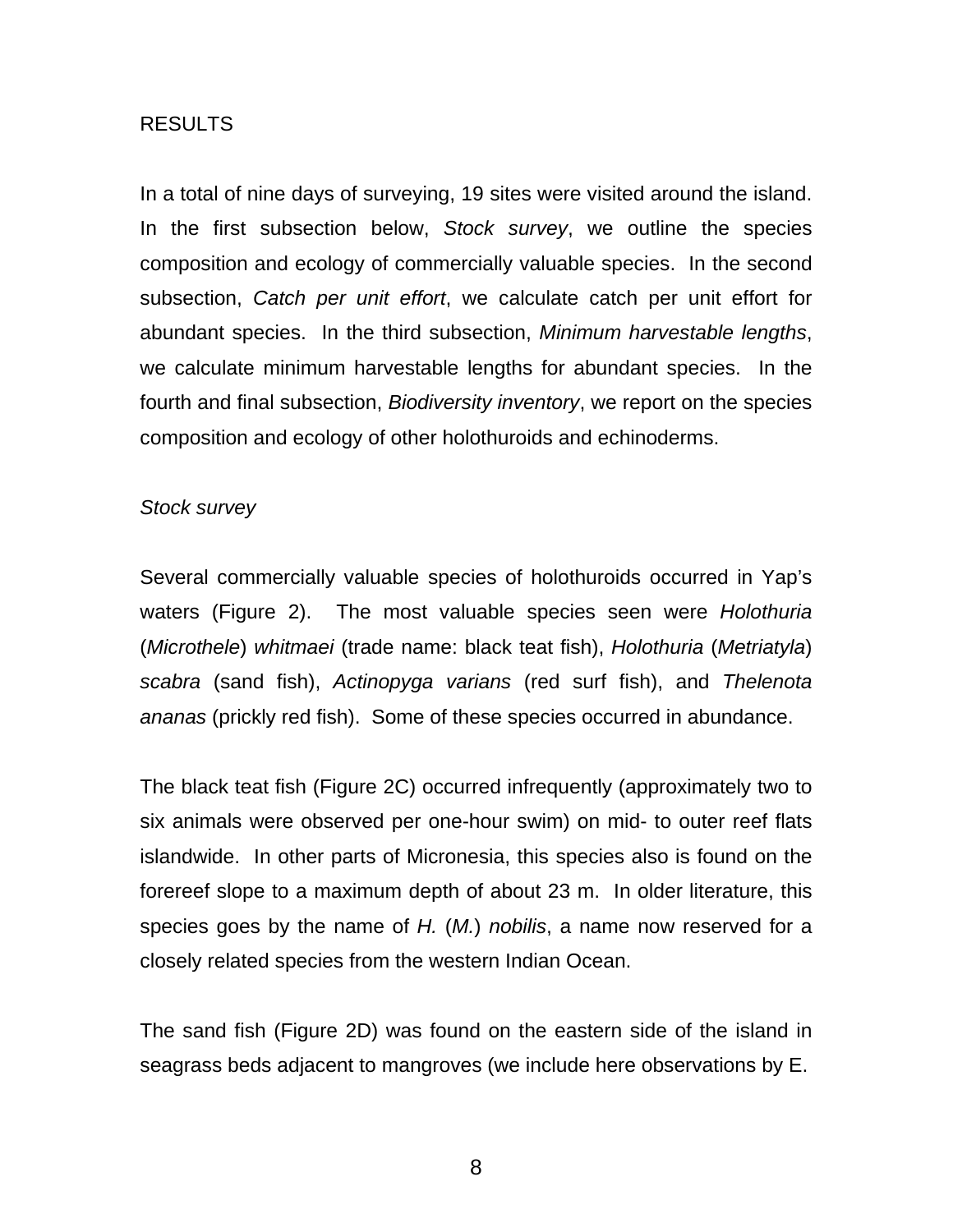

**Figure 2.** Some commercially valuable species of holothuroids found on Yap. A) *Actinopyga varians.* B) *Thelenota ananas*. C) *Holothuria* (*Microthele*) *whitmaei*. D) *Holothuria* (*Metriatyla*) *scabra*.

Tardy, unpublished). The seagrass/circum-mangrove habitat is typical for this species. It may also occur in this habitat on the western side, though we have not observed it there. We also observed a few individuals of the black form, often called *H.* (*M.*) *scabra var. versicolor*.

The red surf fish (Figure 2A) was only rarely seen. In older literature, this species goes by the name of *A. mauritiana*, a name soon to be reserved for the closely related species from the Indian Ocean (Netchy and Paulay,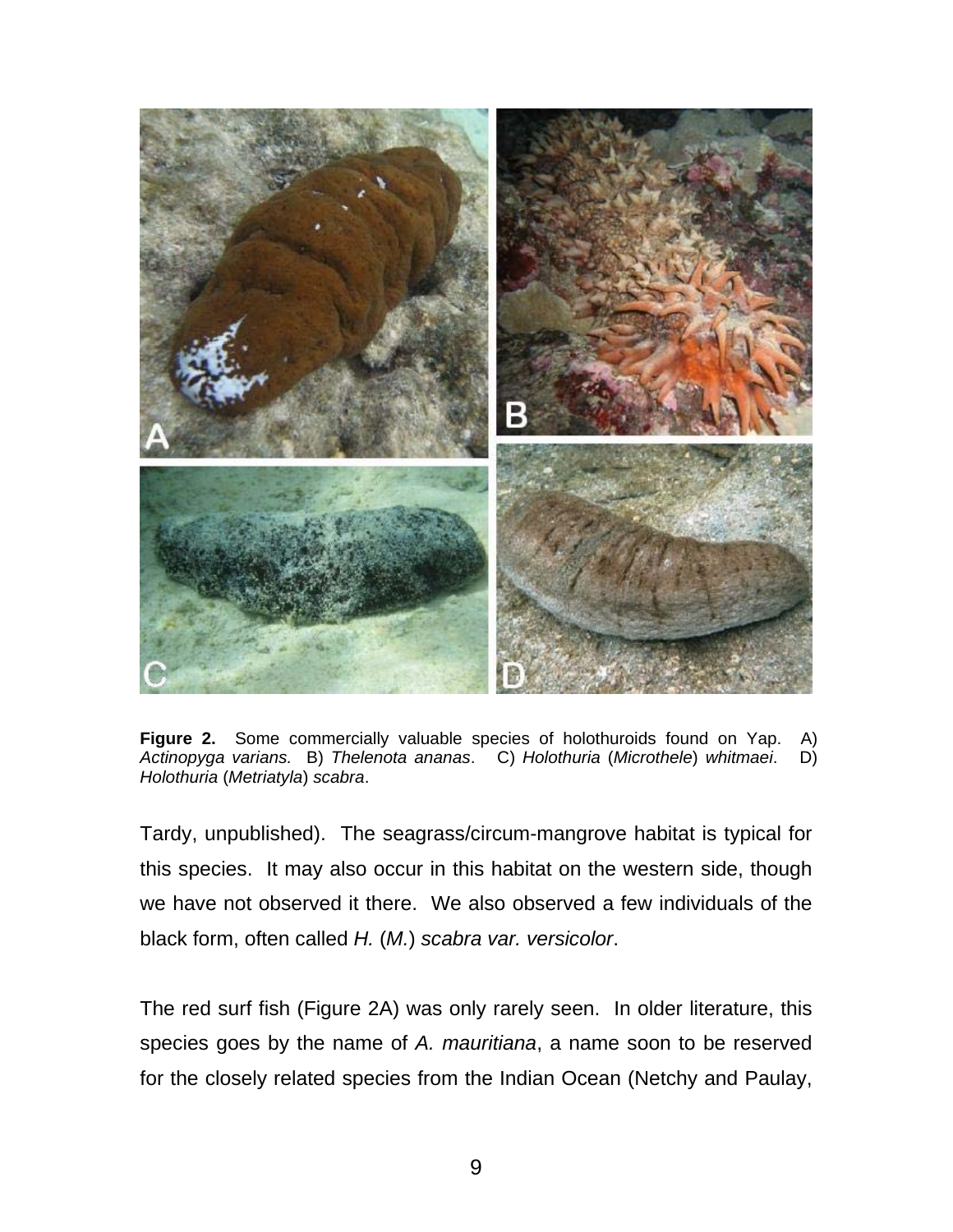in preparation). It occurred on the wave-washed reef crest of a minority of surveyed locales (we include here the unpublished observations of E. Tardy, South Pacific Commission). The animal seems typical of others in the western Pacific, with a chestnut colour and variable amounts of white mottling.

The prickly red fish (Figure 2B) was the most widely seen species and found at nearly all sites examined to moderate depths (5-10 m). At each site where it occurred, between one to 12 specimens were seen. Animals were usually quite large and were usually found on sand bottoms, though individuals were still occasionally seen on forereef slopes on rubble or amongst corals.

Other commercial species, however, occurred at moderate to high densities. Hence, an expansion of the island's beche-de-mer fisheries appears feasible. The most abundant commercial species were *Bohadschia argus* (spotted fish), *Bohadschia bivittata* (sand fish), *Holothuria* (*Halodeima*) *atra* (lolly fish), *Holothuria* (*Halodeima*) *edulis* (pink fish) and *Stichopus chloronotus* (green fish).

In sum, Yap appears to have numerous commercially important species of holothuroids that could be harvested in large numbers. How much of these resources can be sustainably harvested is, however, a separate question and will be addressed later in this report under the section *Recommendations*.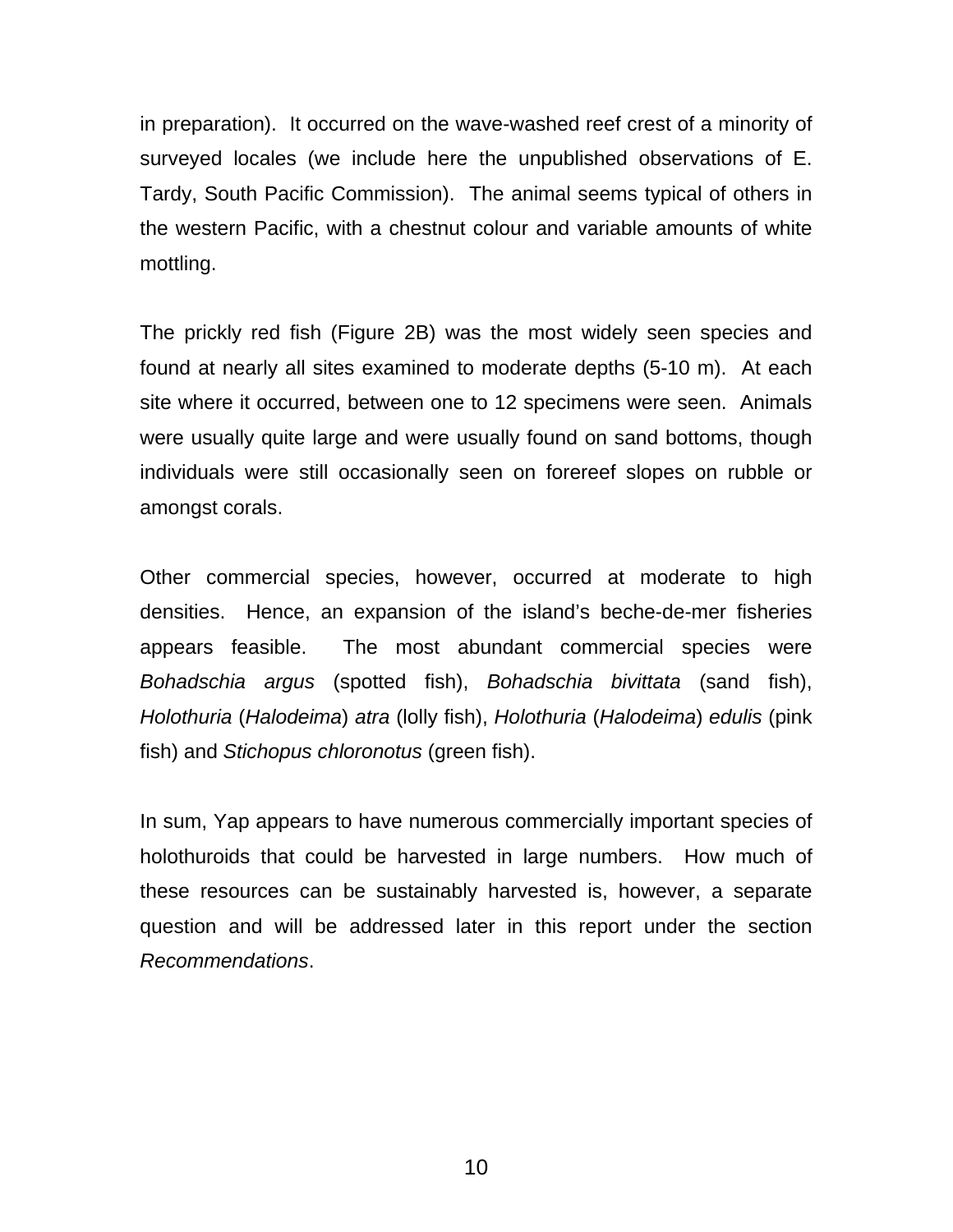**Table 1.** Catch per unit effort (CPUE) of commercially valuable species of holothuroids on Yap. *n* = number of sites with the species; Pooled = CPUE based on pooling all sites for a species; Mean = mean site CPUE; Min = minimum site CPUE; Max = maximum site CPUE.

| <b>Species</b>                     | n              | Pooled | Mean  | Min | Max   |
|------------------------------------|----------------|--------|-------|-----|-------|
|                                    |                |        |       |     |       |
| Actinopyga sp nov                  | $\overline{2}$ | 20.0   | 163.8 | 3.6 | 324.0 |
| Actinopyga varians                 | 1              | 1.8    | 1.8   | 1.8 | 1.8   |
| Bohadschia argus                   | 10             | 3.6    | 4.7   | 0.6 | 14.4  |
| Bohadschia bivittata               | 9              | 4.2    | 7.2   | 0.3 | 34.5  |
| Bohadschia marmorata               | $\overline{2}$ | 4.2    | 8.3   | 0.6 | 16.0  |
| Holothuria (Halodeima) atra        | 9              | 6.3    | 17.6  | 0.6 | 80.0  |
| Holothuria (Halodeima) edulis      | 8              | 9.5    | 12.4  | 0.6 | 48.0  |
| Holothuria (Microthele) fuscogilva | 1              | 1.8    | 1.8   | 1.8 | 1.8   |
| Holothuria (Metriatyla) scabra     | 1              | 2.6    | 2.6   | 2.6 | 2.6   |
| Holothuria (Microthele) whitmaei   | $\overline{4}$ | 2.8    | 2.4   | 0.5 | 7.1   |
| Pearsonothuria graeffei            | 3              | 1.6    | 1.7   | 0.5 | 4.0   |
| Stichopus chloronotus              | 9              | 6.4    | 9.2   | 0.6 | 32.8  |
| Stichopus horrens                  | 3              | 0.5    | 0.6   | 0.3 | 0.9   |
| Stichopus vastus                   | 3              | 4.1    | 5.4   | 2.9 | 7.2   |
| Thelenota ananas                   | 5              | 2.5    | 2.7   | 0.6 | 6.9   |
|                                    |                |        |       |     |       |

# *Catch per unit effort*

Table 1. shows catch per unit effort of commercially valuable species for which at least three individuals were measured. A few species seen at several sites are not included. For example, *Holothuria* (*Acanthotrapezia*) *coluber* (snakefish) is of moderate value as beche-de-mer and was abundant at a few sites. However, this species is extremely extensible,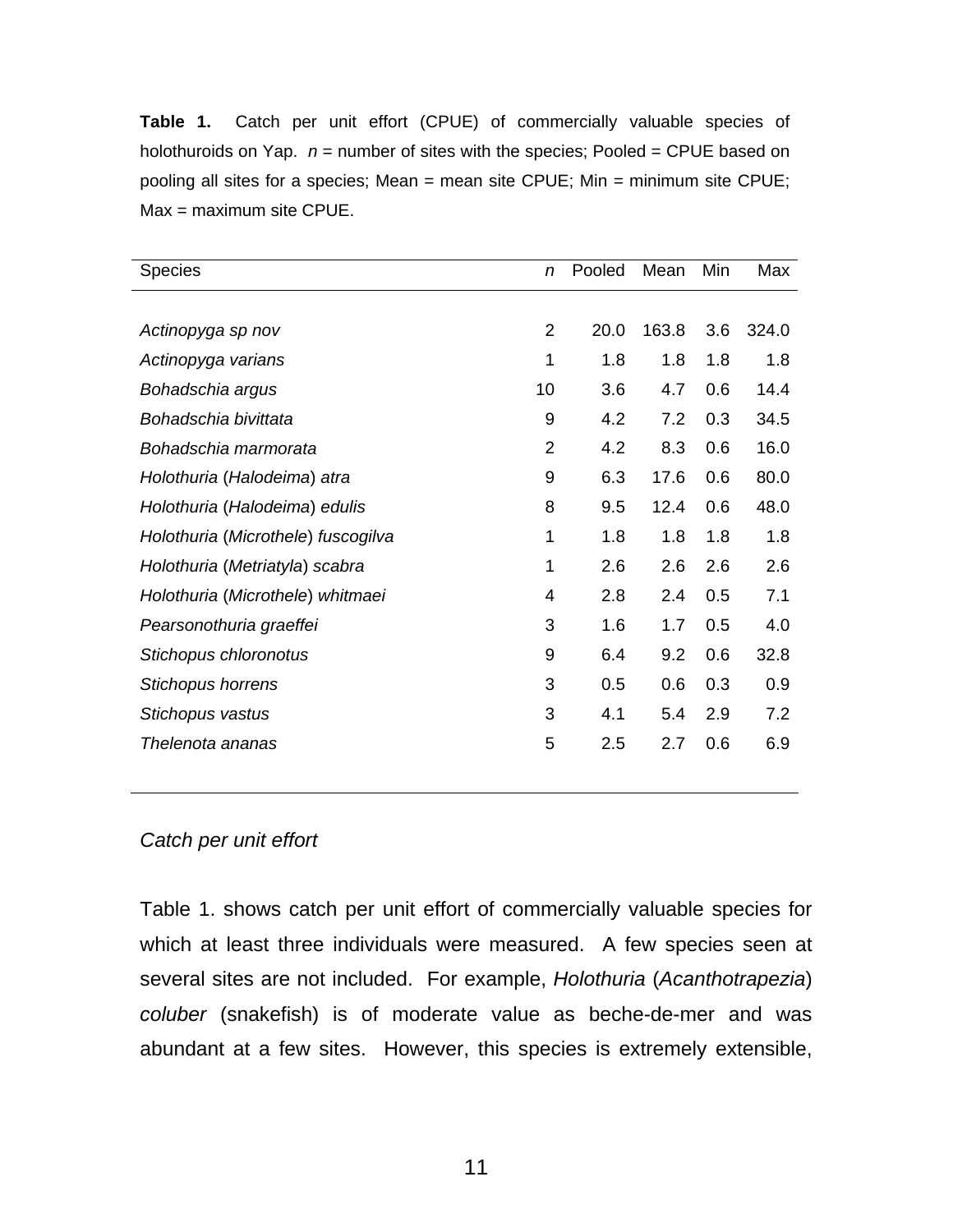often extending to over a meter in length. In addition, its posterior is invariably wedged in a crevice into which the animal contracts when disturbed, making measurements unreliable.

The pooled CPUE values in Table 1 estimate island-wide CPUE for the species. While this was calculated using only sites at which a given species occurred, the values are probably underestimates, since we sampled haphazardly, while fishers will target areas of highest abundance of a species. The mean CPUE is an average catch per unit effort calculated over sites at which a given species occurred. The minimum and maximum site CPUE are often quite different, indicating wide variability in abundances of a species between sites.

Species in Table 1 found at only a few of the 19 sites surveyed, probably indicate species with more patchy distributions around Yap (e.g., *Actinopyga varians* and *Holothuria* (*Microthele*) *fuscogilva*). Conversely, species such as *Bohadschia argus*, *Holothuria* (*Halodeima*) *atra* and *Stichopus chloronotus* appear to be both locally abundant – as evidenced by relatively high CPUE – and widely distributed around the island's reefs.

#### *Minimum harvestable lengths*

Table 2 shows mean *in situ* lengths of commercially valuable species for which at least three individuals, and upwards of 134 individuals, were measured. The upper and lower 95% confidence intervals indicate the range of lengths over which we can be most confident the true mean length of the entire population of a species occurs.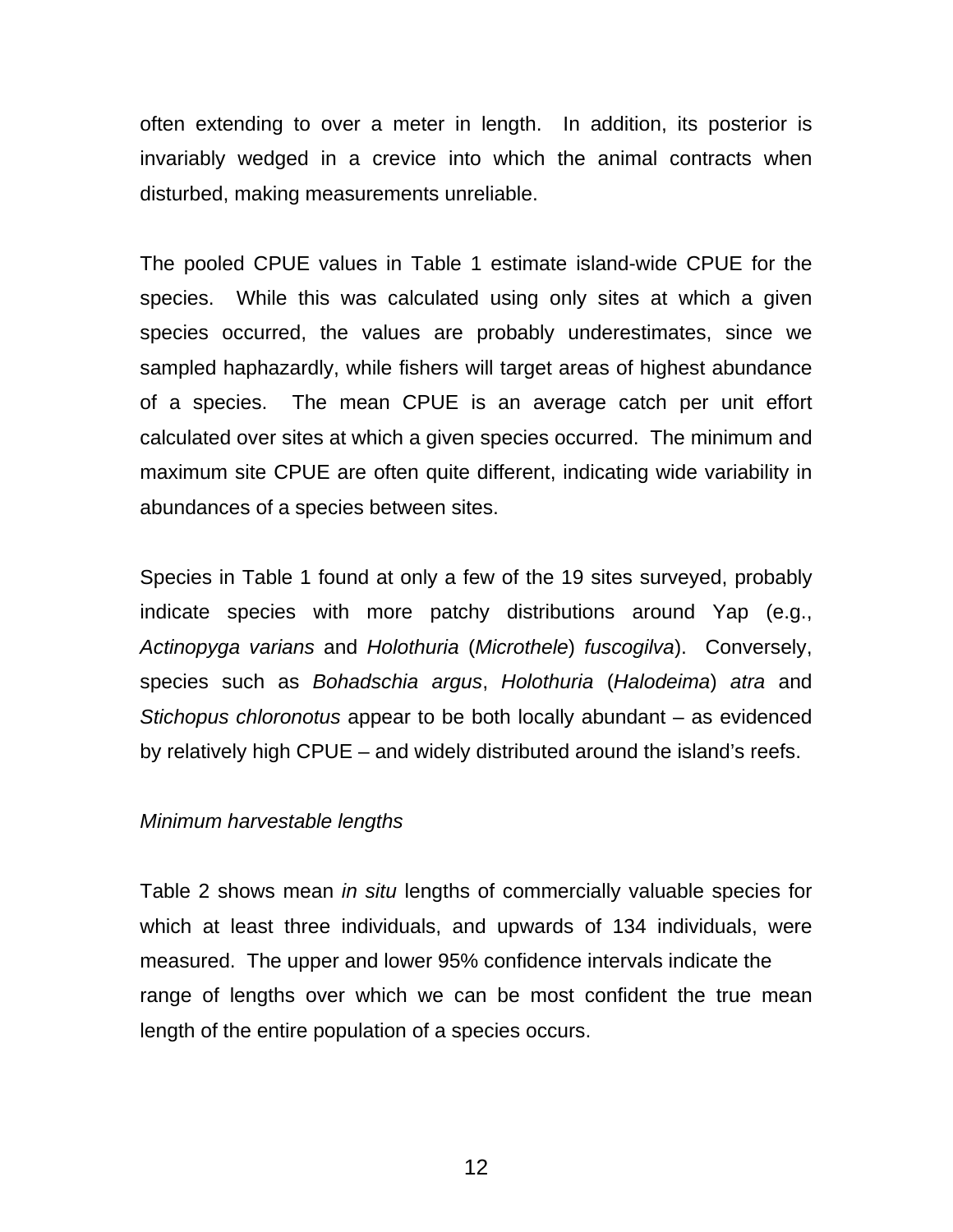|     | Mean   | Lower 95% | Upper 95% |
|-----|--------|-----------|-----------|
| n   | Length | C.I.      | C.1.      |
|     |        |           |           |
| 65  | 10.2   | 10.2      | 10.2      |
| 3   | 26.3   | 26.0      | 26.6      |
| 74  | 31.9   | 31.7      | 32.1      |
| 68  | 24.6   | 24.5      | 24.7      |
| 9   | 19.2   | 19.1      | 19.3      |
| 84  | 13.7   | 13.5      | 13.9      |
| 134 | 19.5   | 19.4      | 19.6      |
| 3   | 36.5   | 36.4      | 36.6      |
| 3   | 20.0   | 19.6      | 20.4      |
| 28  | 29.2   | 28.8      | 29.6      |
| 8   | 36.8   | 36.3      | 37.3      |
| 108 | 19.6   | 19.4      | 19.8      |
| 3   | 23.0   | 20.7      | 25.3      |
| 18  | 23.2   | 22.9      | 23.5      |
| 23  | 54.5   | 54.2      | 54.8      |
|     |        |           |           |

**Table 2.** Mean *in situ* lengths, pooled across sites, of commercially valuable holothuroids. *n* = sample size; C.I. = confidence interval of mean. Lengths in centimeters.

# *Biodiversity inventory*

 A total of 66 provisional taxonomic units attributable to species have now been identified from Yap's waters: 33 holothuroids, 14 echinoids, 14 asteroids and 5 crinoids (Appendix 1). For comparison, Appendix 1 also includes a checklist of the two previous surveys known to us and which found several species not collected in the present survey. The high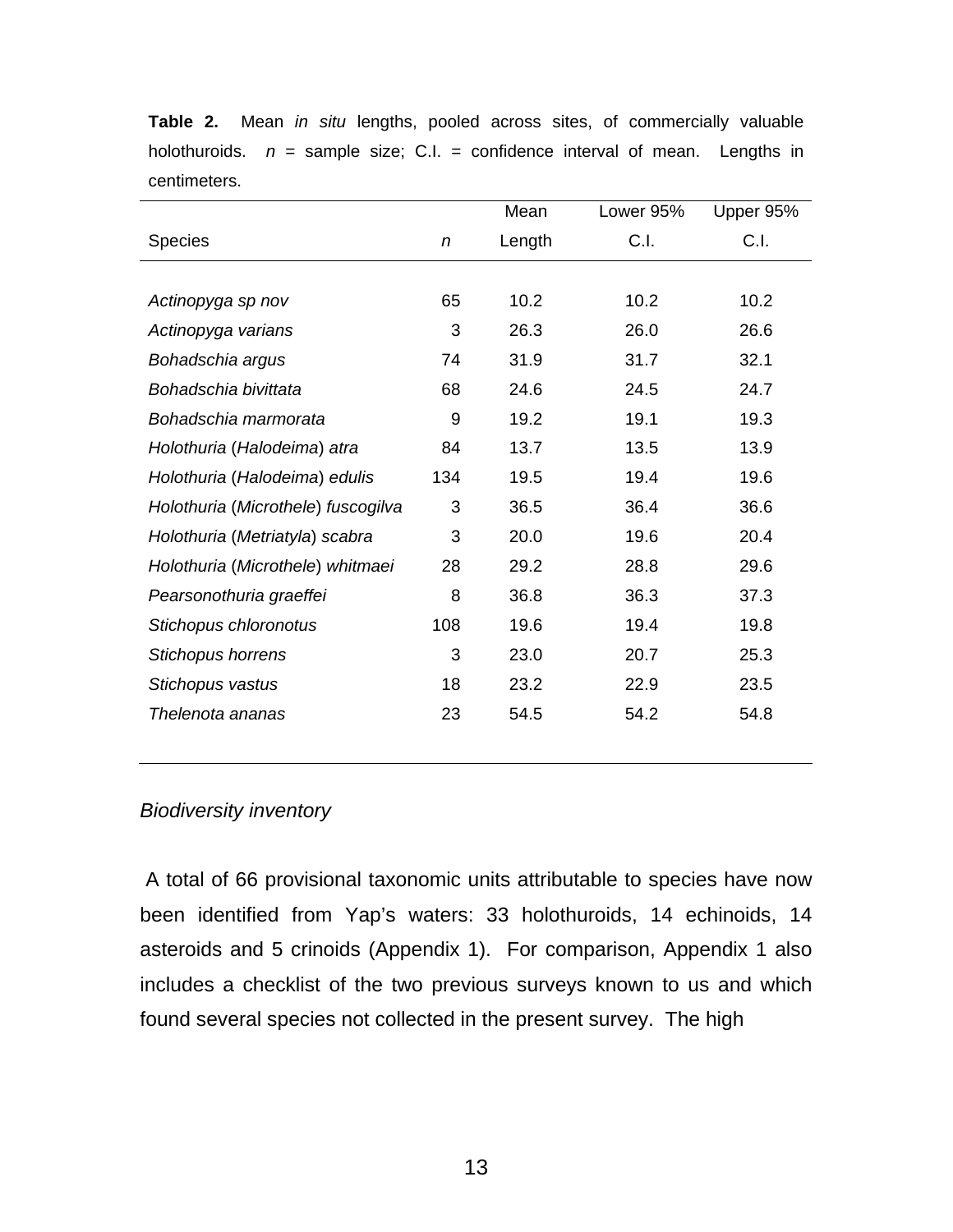

**Figure 3.** Undescribed species of holothuroids found on Yap. A) *Opheodesoma* sp. B) *Holothuria* (*Semperothuria*) sp. *non flavomaculata*. C) *Holothuria* sp. *non gracilis*. D) *Actinopyga* sp.

number of holothuroids is probably due to an outsized collection effort for these species on our part, rather than a true representation of their proportional richness in the island's echinoderm fauna.

At least four (12%) of the holothuroids are in all probability new to science and formally undescribed (Figure 3): *Actinopyga* sp. (Figure 3D) is a small (about 12 cm undisturbed length) light to deep brown animal often with black transverse stripes that is found in high abundance in some seagrass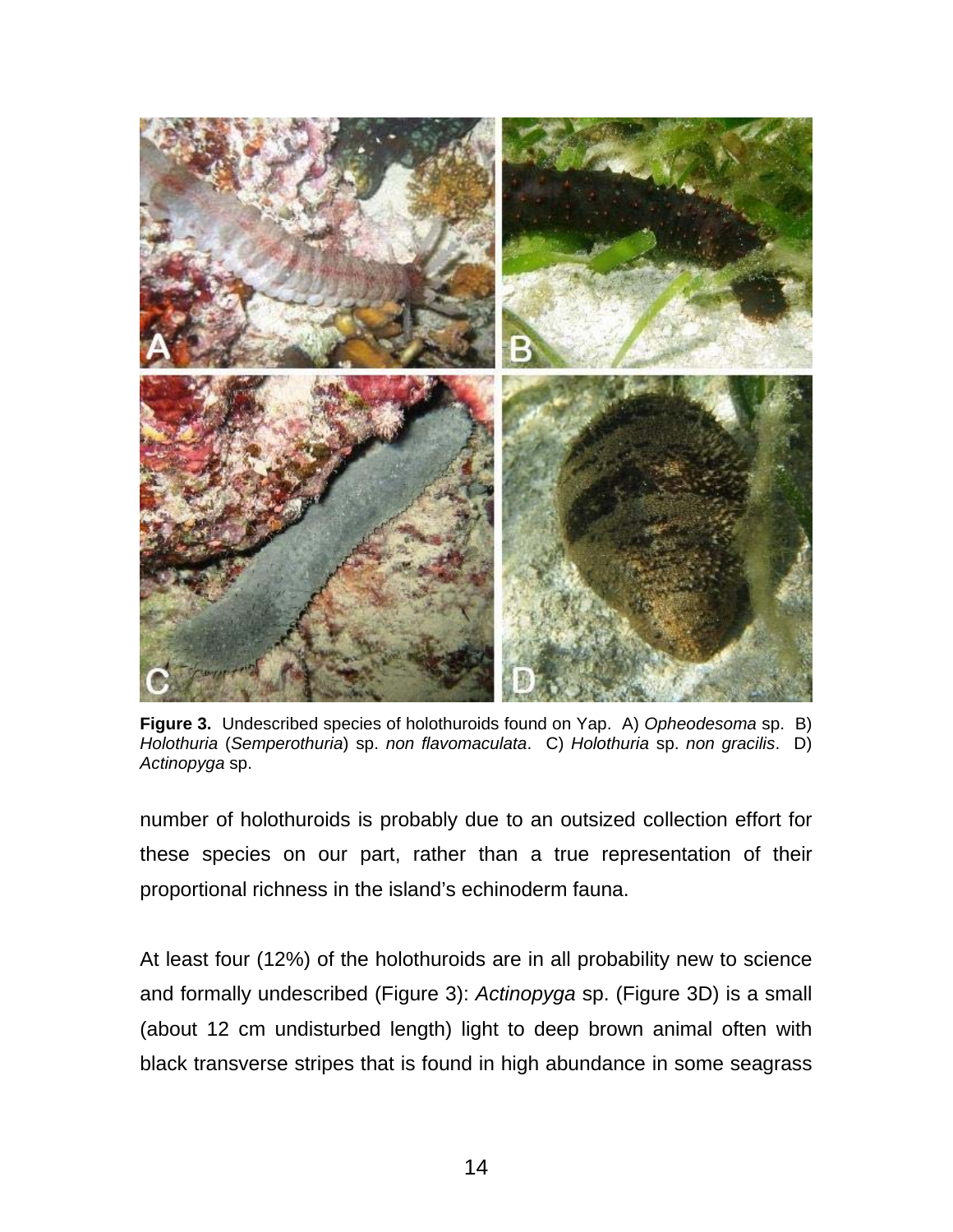beds. *Holothuria* (*Semperothuria*) sp. *non flavomaculata* (Figure 3B) is also found in seagrass beds in high abundance and is distinguished by its widely scattered and large, conical rose-coloured dorsal papillae. *Holothuria* sp. *non gracilis* (Figure 3C) is a nocturnal species found in crevices at the base of coral in deeper calm water of the blue holes around the island; it is grey to greenish grey and papillate dorsally with a dirty yellow ventrum. Another likely new species is one provisionally placed in *Opheodesoma*; it was found once at night in branching coral and has longitudinal white and red stripes (Figure 3A).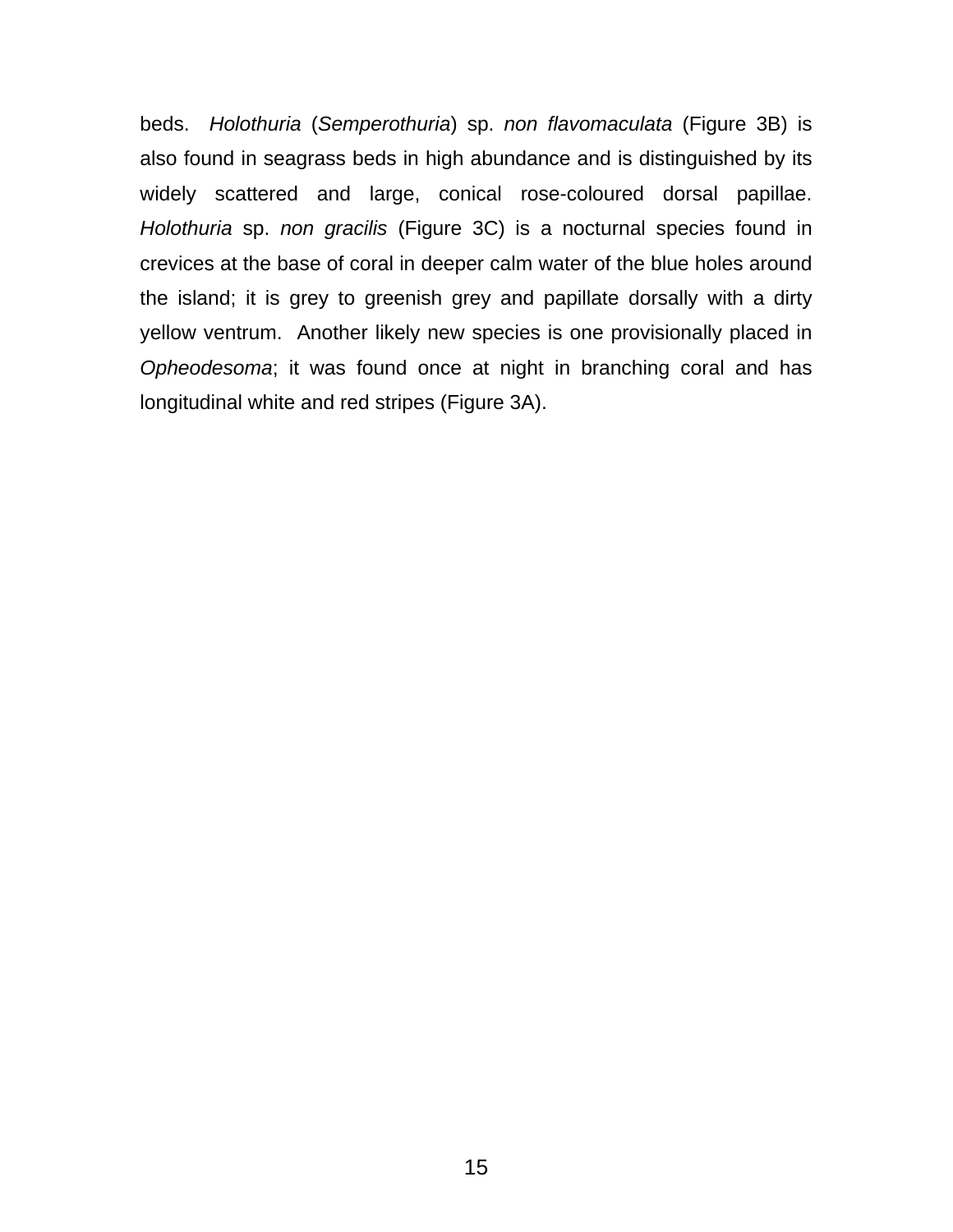# **DISCUSSION**

#### *Prospects for a Sustainable Beche-de-mer Fishery*

Yap has an abundance of commercially valuable species of holothuroids. We (and others previously, notably E. Tardy in an unpublished report by the South Pacific Commission, New Caledonia) observed populations of some of the most desirable commercial species, occurring at all of the sites we visited around the island. While most of these species do not appear to occur at the high population densities sometimes seen elsewhere in Micronesia, they, nevertheless, constitute an important and valuable resource for the island.

Conversations with stakeholders have made it clear that Yap is currently being targeted by at least three foreign buyers of beche-de-mer. Local fishers are paid for fresh, unprocessed holothuroids by a Yap-based intermediary, who processes the animals into the dried product, which is then sold to the foreign buyers, who ship the beche-de-mer to Asian markets, including Korea, China and the United States. At least one local processor has expressed a wish to reduce the number of foreign buyers (presumably to the buyer that they alone supply!). We suggest, however, that market competition among foreign buyers for Yapese product would appear to be beneficial for the price received by the local fishers and thus encouraged (should a legal fishery continue in a sustainable manner). A more detailed market analysis is required to ensure what strategy Yap should adopt when licensing foreign buyers of beche-de-mer.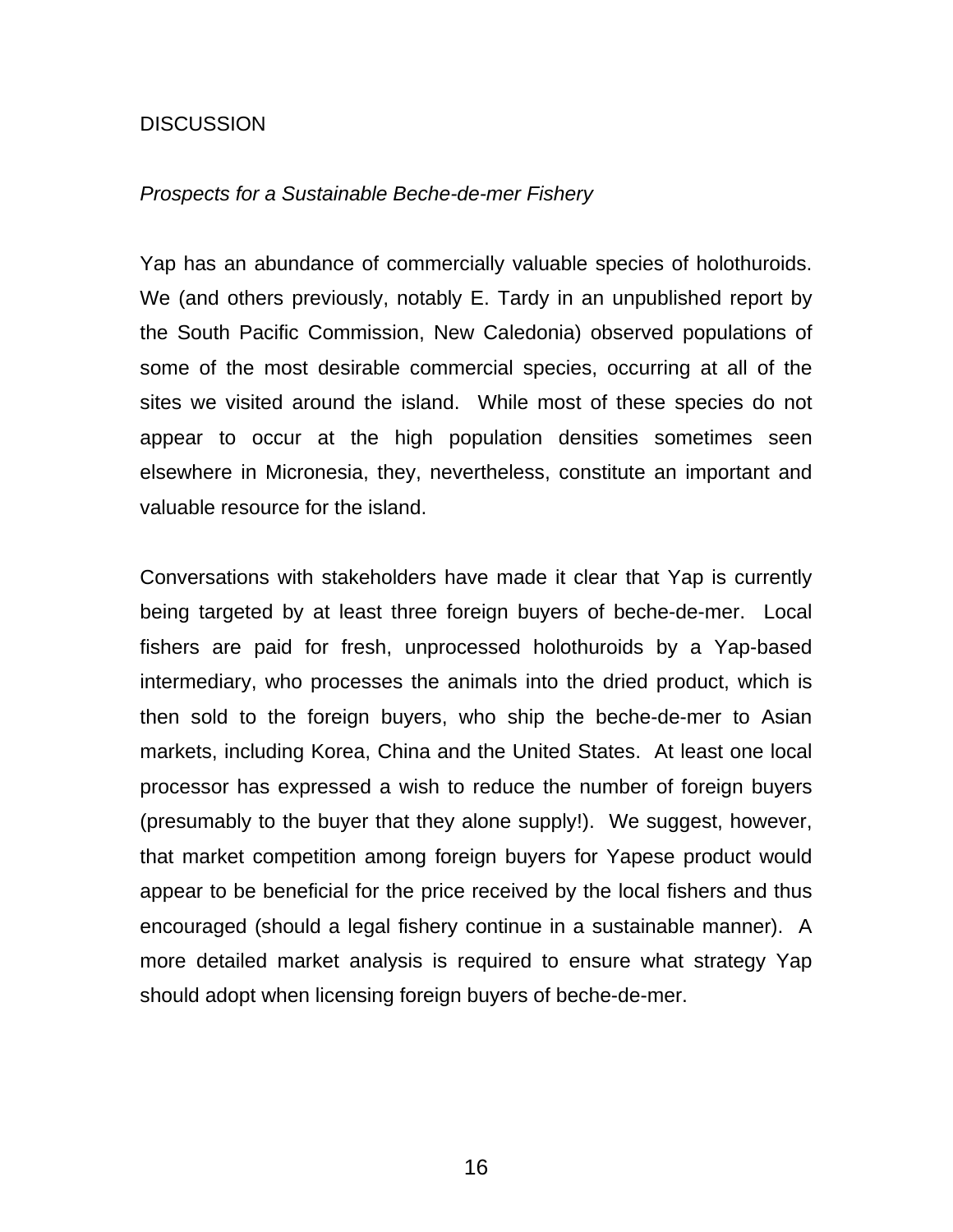Yap was also targeted by buyers in 1995 (Richmond 1996). The result, commendably, was to quickly respond by closing the fishery. Yap is now once again one of many areas that are being heavily targeted by the beche-de-mer industry, whose ships now ply tropical and temperate waters worldwide. The increasing demand for beche-de-mer (and other products, such as shark fin and live reef fish) is fueled in large part by the rapidly expanding cash economies in Asia. Global trade in beche-de-mer is a multimillion dollar industry and profits are high enough, and the industry largely unregulated, that the practice of a "boom and bust" fishery has become commonplace. Quality product (e.g., white teat fish) in Hong Kong markets can retail for over US\$100 per kilogram. Exporters *preferentially* move into countries where regulation is non-existent and offer low prices for a resource that is easily harvested and is often not being used otherwise. Because of the cost of, and lag in developing, legislating and implementing a management plan, as well as the difficulty of enforcement and education, the local fishery often collapses before the management plan, if one is put in place at all, can take effect. Exporters know this and exploit this.

Foreign buyers are fully aware that regulations take time to implement and thus, they specifically target small, often young, cash-strapped nations, because there, profits are highest. Buyers often work "under the radar" of the government by enlisting local intermediaries who encourage collecting and transit of product for export. Foreign buyers often speak in terms of sustainability, such as performing a "demonstration fishery" or an "experimental fishery;" they also speak of the viability of "reseeding," "aquaculture," etc. to create an impression that this is the beginning of a long-term relationship. However, and most tellingly, they make *no*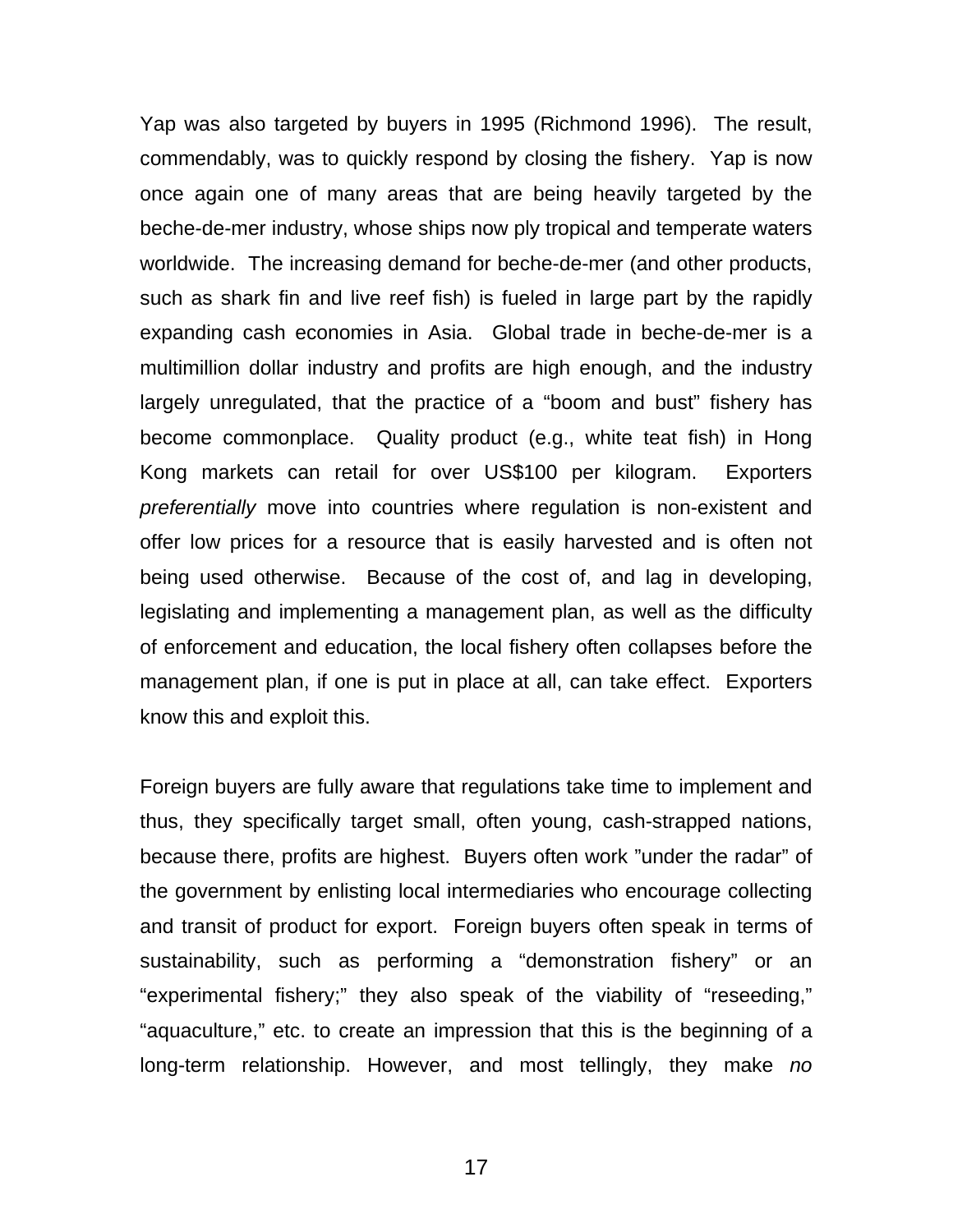commitment, *no* monetary investment to such endeavors, and *no* data are ever methodically collected during the "experiments," much less analysed or made available in published form, or otherwise, to stakeholders. Alas, the goal of foreign exporters is always the same: obtain as much highquality product in as short a time as possible and absent any consideration of the sustainability of the fishery, and then move on to the next naive fishery. The list of countries lured into this boom-and-bust practice is both long and growing: Fiji, Solomon Islands, Kosrae, Cook Islands, Galapagos Islands, Egypt, …. Given this sad history of repeated over-exploitation, the prospects for Yap's beche-de-mer fishery at first glance seem grim indeed.

Still, despite the generally cheerless prospects for beche-de-mer fisheries worldwide, there are solid reasons for hope with Yap. First, there *are* indeed examples of sustainable, long-term fisheries involving beche-demer, including those in California (USA), Newfoundland (Canada), Queensland (Australia) and elsewhere. Moreover, Richmond (1996) has pointed out that Yap brings several distinctive strengths to the table: 1) A leadership that has long valued marine resources for their cultural as well as economic value. 2) The traditional nature of fisheries knowledge in Micronesia. 3) The system of reef tenure that permits management at the village level.

It is not surprising therefore that in response to the accelerating pace of trade in beche-de-mer and its importance to the local economy, the Yap State legislature has introduced a referendum on the need for a management strategy, so as to ensure the long-term success of the fishery. This is a commendable measure and an initial step in avoiding the fate of fisheries in numerous other Pacific-island nations. In the section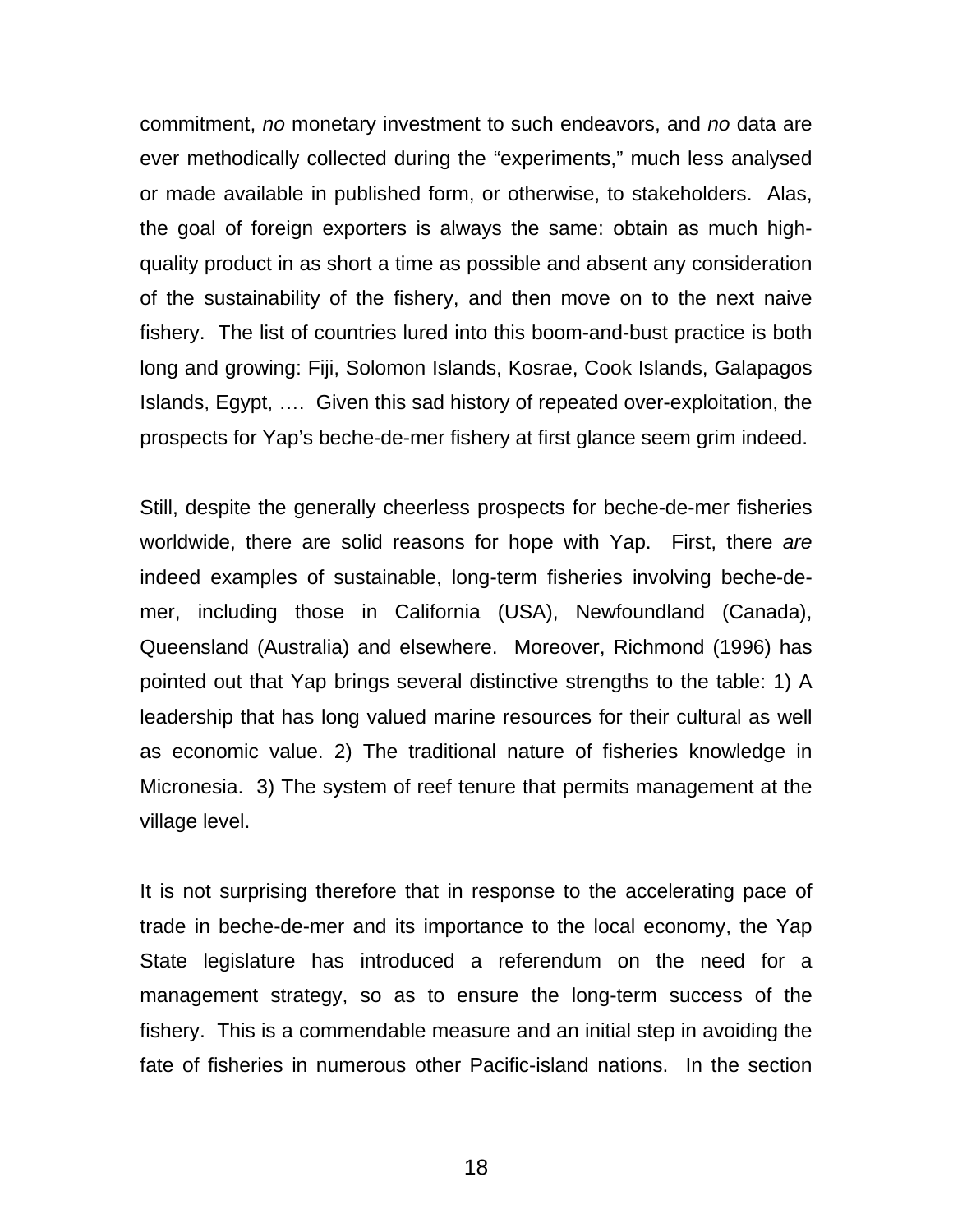*Recommendations* that follows, we submit our suggestions to begin managing Yap's beche-de-mer.

For further recommendations on the issue, we highly recommend the detailed report from a workshop that brought together considerable Micronesian-based expertise in the form of fisheries scientists, economists and governmental marine-resource officers: *Suggestions for the Management of Sea Cucumber Resources in Micronesia* (Richmond 1996). This report makes numerous helpful recommendations concerning the management of beche-de-mer fisheries in Micronesia. It has sections covering the biology of holothuroids as they relate to fisheries, management strategies, economic analyses and recommendations for a Micronesian-wide plan to develop beche-de-mer fisheries. To receive a free copy via post, email the senior author of this report, A. Kerr, at uogmarinelab@gmail.com. An electronic copy in pdf format (1.5Mb) is also available upon request. Another font of advice and information on beche de mer is available at the website of the South Pacific Commission, http://www.spc.int. Here, on their Coastal Fisheries pages, is a wealth of contact information with fisheries scientists and publications about the latest information on beche de mer, including the long-running publication, *The Beche-De-Mer Bulletin*.

# *Yap's Diverse Echinoderm Fauna*

Yap now has 66 species of echinoderms recorded from its waters, including 33 species of holothuroids. These counts are likely large underestimates. By comparison, 202 species of echinoderms and 47 holothuroids are known from the much better sampled coasts of Guam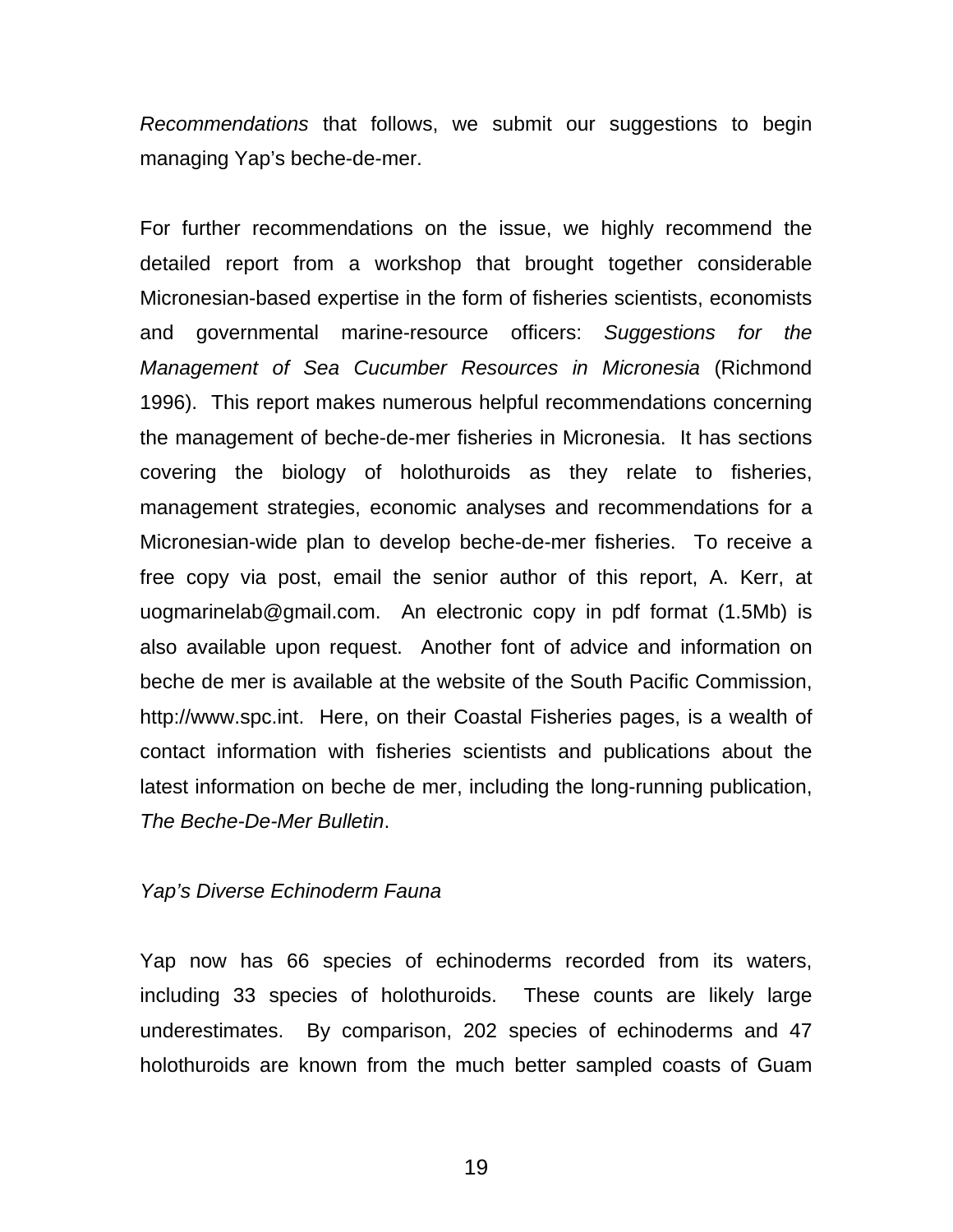(Paulay 2003). Palau, because of its much larger areal extent of reefs and increased proximity to the global epicentre of marine diversity, likely has even more. Therefore we estimate that Yap will eventually reveal well over 100 species of echinoderms and over 40 holothuroids.

Yet, the most interesting results from the survey were the new species discovered, all of them holothuroids. At least four species encountered appear to be unknown to science. None appear to be restricted to Yap. While uncommon enough to have long avoided formal taxonomic treatment, these species have nevertheless been observed at other localities in the tropical western Pacific by us and others (Kerr et al. 2006; G. Paulay, personal communication; E. Tardy, personal communication).

For example, *Actinopyga* sp. (Figure 3D) was first observed in Yap in 1977, when the University of Guam Marine Laboratory surveyed the grassflats adjacent to Tomil Channel. The species was pictured and discussed in a technical report (Amesbury et al. 1978), although it was incorrectly identified as *Actinopyga echinites*. A specimen was collected and is now curated at the Royal Belgian Institute of Natural Science. The species has since been collected elsewhere, from Palau (G. Paulay, personal communication) and New Guinea (F.W.E. Rowe, personal communication). Neither we nor our colleagues have seen it elsewhere in the tropical Indo-west Pacific province, suggesting that it has a rather restricted geographic distribution. Its local distribution in Yap appears likewise patchy. It is restricted to the seagrass flats of the inner reef at a few localities around the island. We have seen it at the southern end of Tomil, where it occurs at surprisingly high population densities.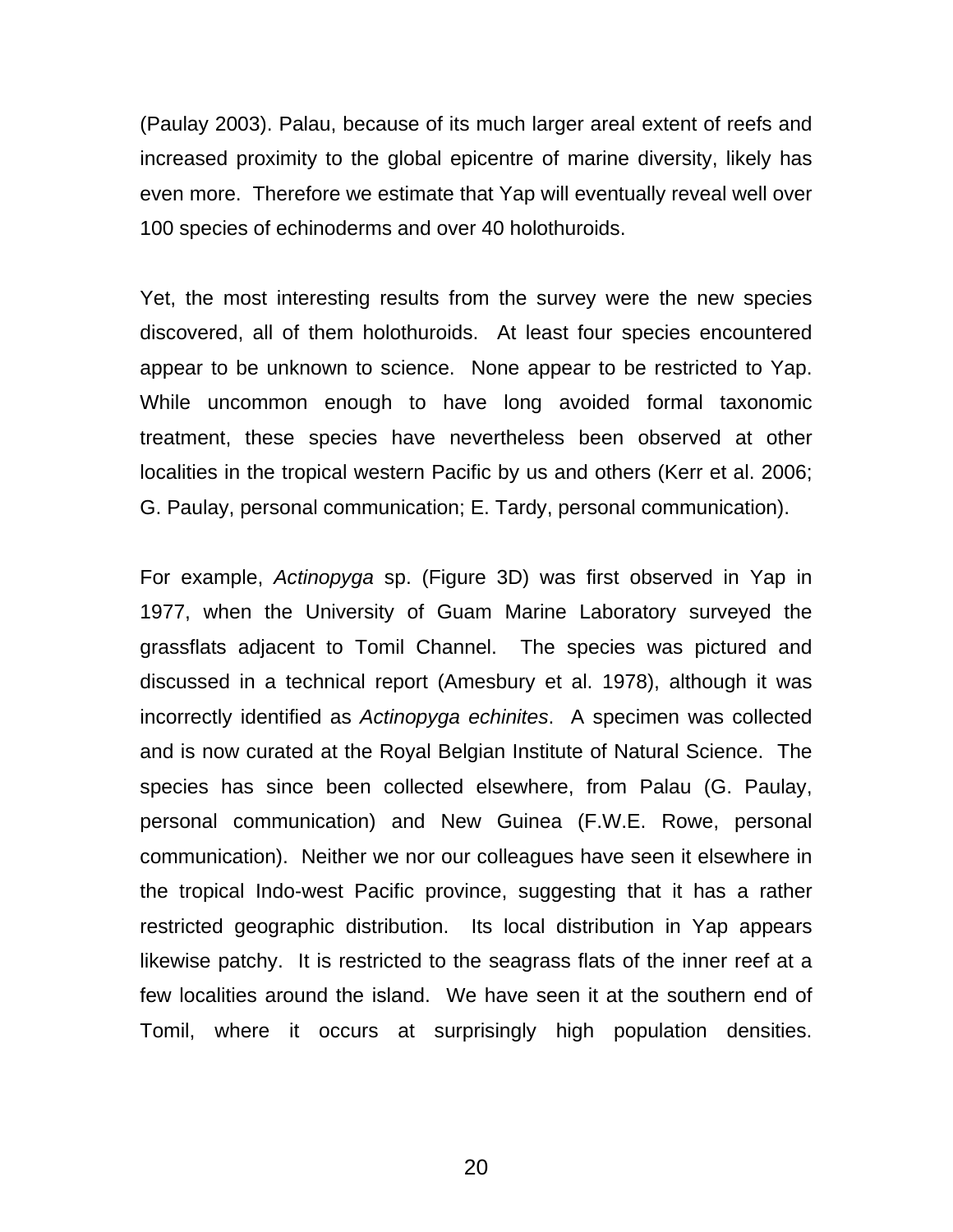*Actinopyga* sp. is also reported from Waayan in Gagil (M. Hasurmai, personal communication).

Another undescribed species, with the provisional moniker *Holothuria* sp. *non gracilis*. (Figure 3C), was has also been seen in the Philippines (Kerr et al. 2006). It is one of the dominant echinoderms in the blue holes around the island in terms of both size and abundance. As in the Philippines, it is nocturnal lives below fair-weather wave base in crevices at the base of live coral. An unusual variant of presumably this species was also seen. While nearly all specimens in Yap were grey dorsally, two specimens were collected that were slightly smaller and distinctly olive. Further these specimens differed in that their unexpanded Cuvierian tubules, instead of being yellow as with the grey animals, were orange. See Figure 3 for images of some other new species of holothuroids.

Some species seen, while known to science, appeared to be unusual morphs seldom or not seen elsewhere in the Indo-Pacific. For example, *Bohadschia argus* usually possesses a light tan or grey to black ground colour. In Yap, it was sometimes completely white. Similarly, the echinoid (sea urchin) *Mespilia globulus*, a relatively common species throughout its large geographic range, usually has light coloured spines and white-tipped tubefeet. In Yap, the spines and tubefeet are jet black, a striking contrast to its smooth Yale-blue adambulacral regions. Several other species of echinoderms also exhibited unusual colour variations.

Yap also counts amongst its echinoderms one of the most beautiful of coral-reef invertebrates, the holothuroid *Thelenota rubralineata* (Figure 4). This species has been seen on deep forereef slopes of at least 60 m (B.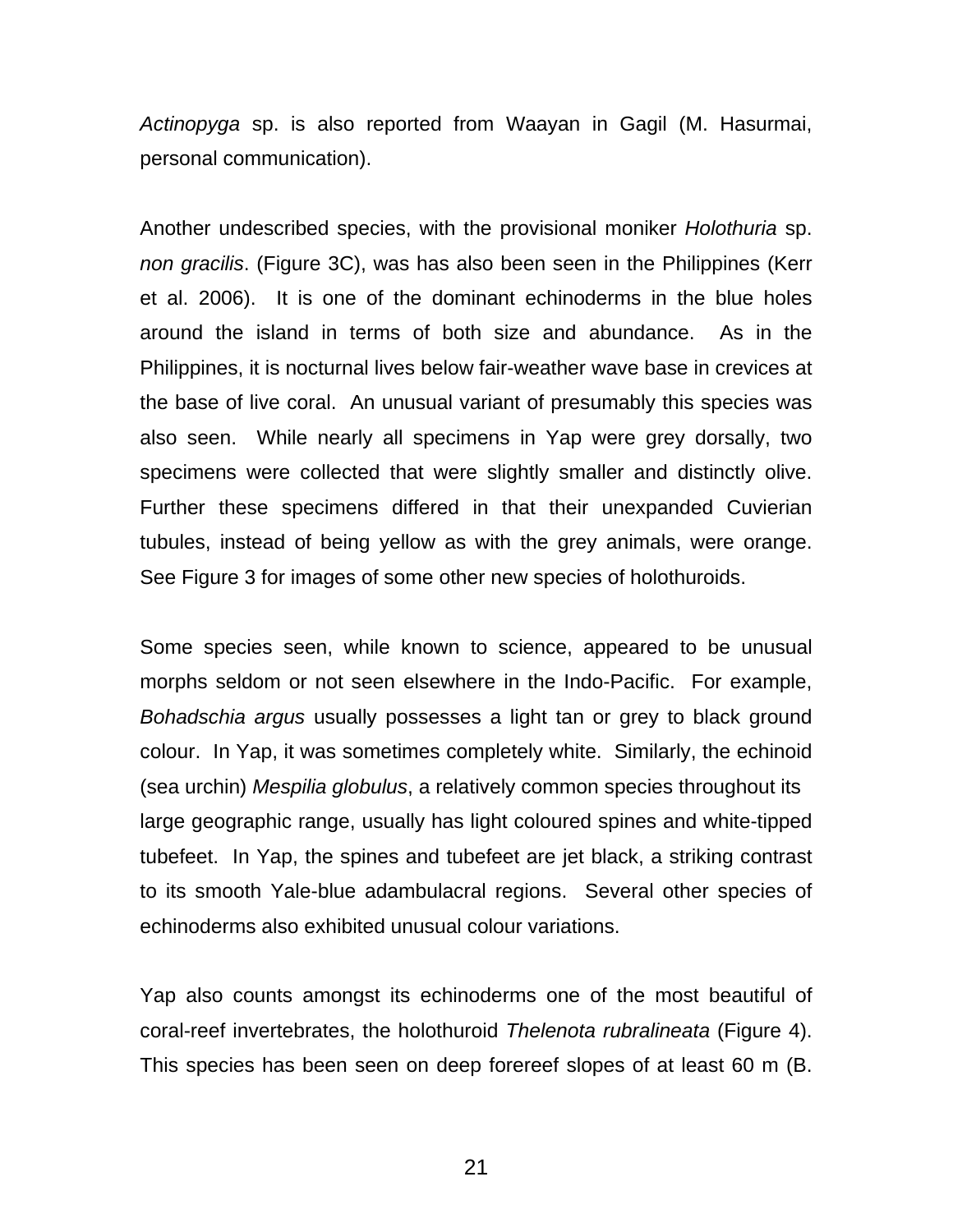

**Figure 4.** *Thelenota rubralineata*, the candy-cane sea cucumber, one of the most spectacular species of tropical holothuroids, recorded from deeper reefs on Yap (B. Greene, personal communication; photo copyright: D. Segar and E. Segar, www.reefimages.com)

Greene, personal communication). It has also been seen on other islands of Yap State, most recently in Ulithi from less than 30 m (V. Fread, personal communication).

In sum, Yap's biodiversity is both rich and under-explored. The most comprehensive treatment of Yap's biodiversity is of its terrestrial flora (Falanruw 2005). The present survey indicates that Yap's marine fauna is of similar uniqueness and scientific merit. Other groups of marine organisms on Yap will undoubtedly reveal a comparable number of interesting discoveries, many of them species new to science.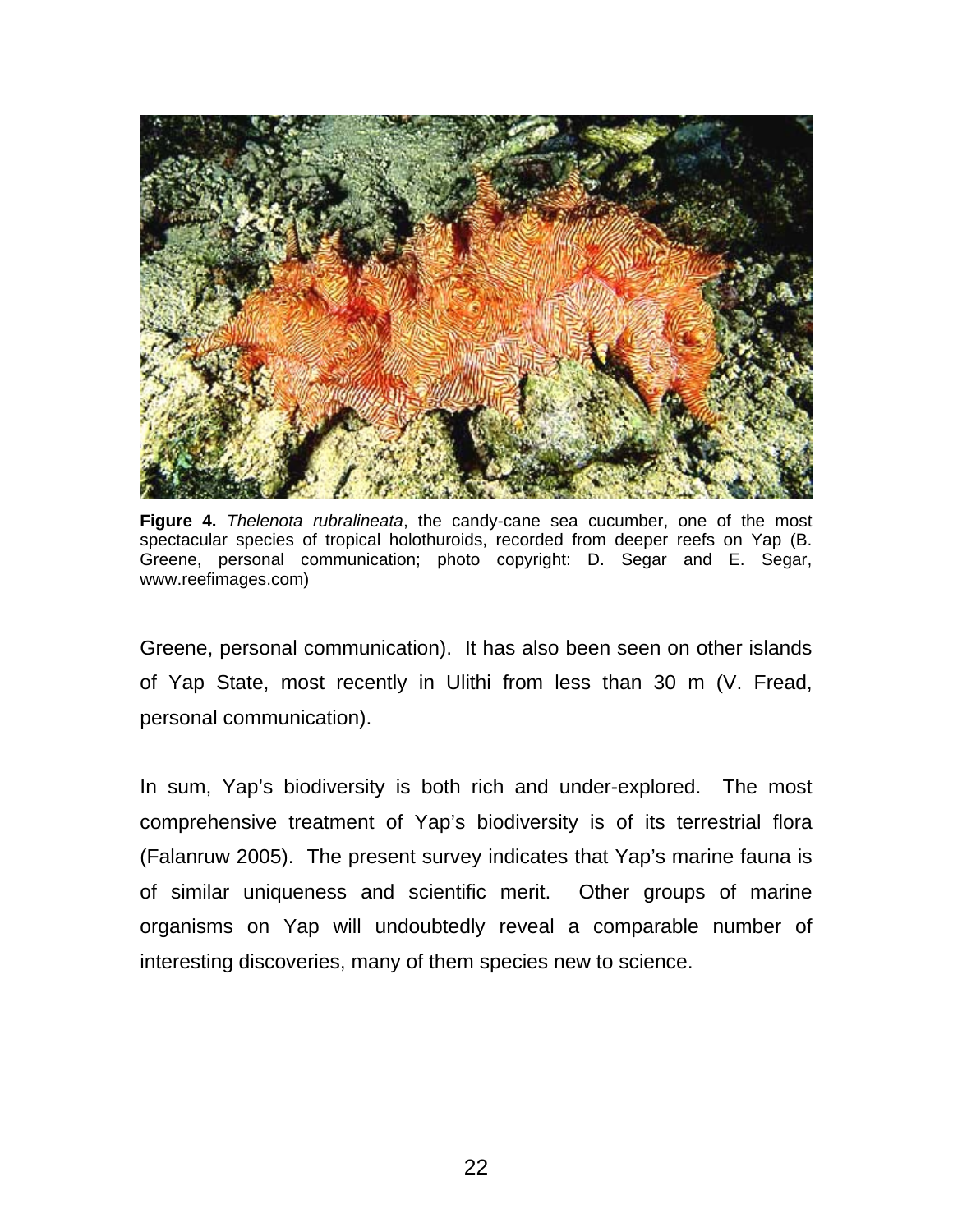# RECOMMENDATIONS

We make some initial recommendations for starting a beche-de-mer management plan on Yap. The following approach constitutes only one of several possible starting points.

# **Institute a moratorium on fishing until a management plan is in place.**

We understand that a referendum on this issue is before the legislature. Note that a moratorium of fixed period is more likely to be violated towards the end of its duration, as poachers and buyers may stockpile product in anticipation of the reinstatement of harvesting. Enforcement at such time should be especially vigilant.

# **Conduct an inventory of the island's commercially valuable species.**

We have performed a preliminary inventory and have taught methods for continuing the surveys to Marine Resources personnel. An inventory of unharvested (in fisheries parlance, "virgin") stocks provides baseline data to assess the status of the fishery and to estimate the minimum harvestable length (see below). We suggest a quick method for the initial inventory: record the lengths of all commercially exploitable species in timed swims of about an hour per person. This provides two valuable pieces of information: 1) population data on animal size used for calculating minimum harvestable length and 2) an estimate of an important quantity in fisheries management, the catch per unit effort, i.e., how much effort must be expended to harvest a given amount of beche de mer. While a centrally conducted inventory by the government may be desirable, it may also be preferable to ensure that each village performs their own inventory.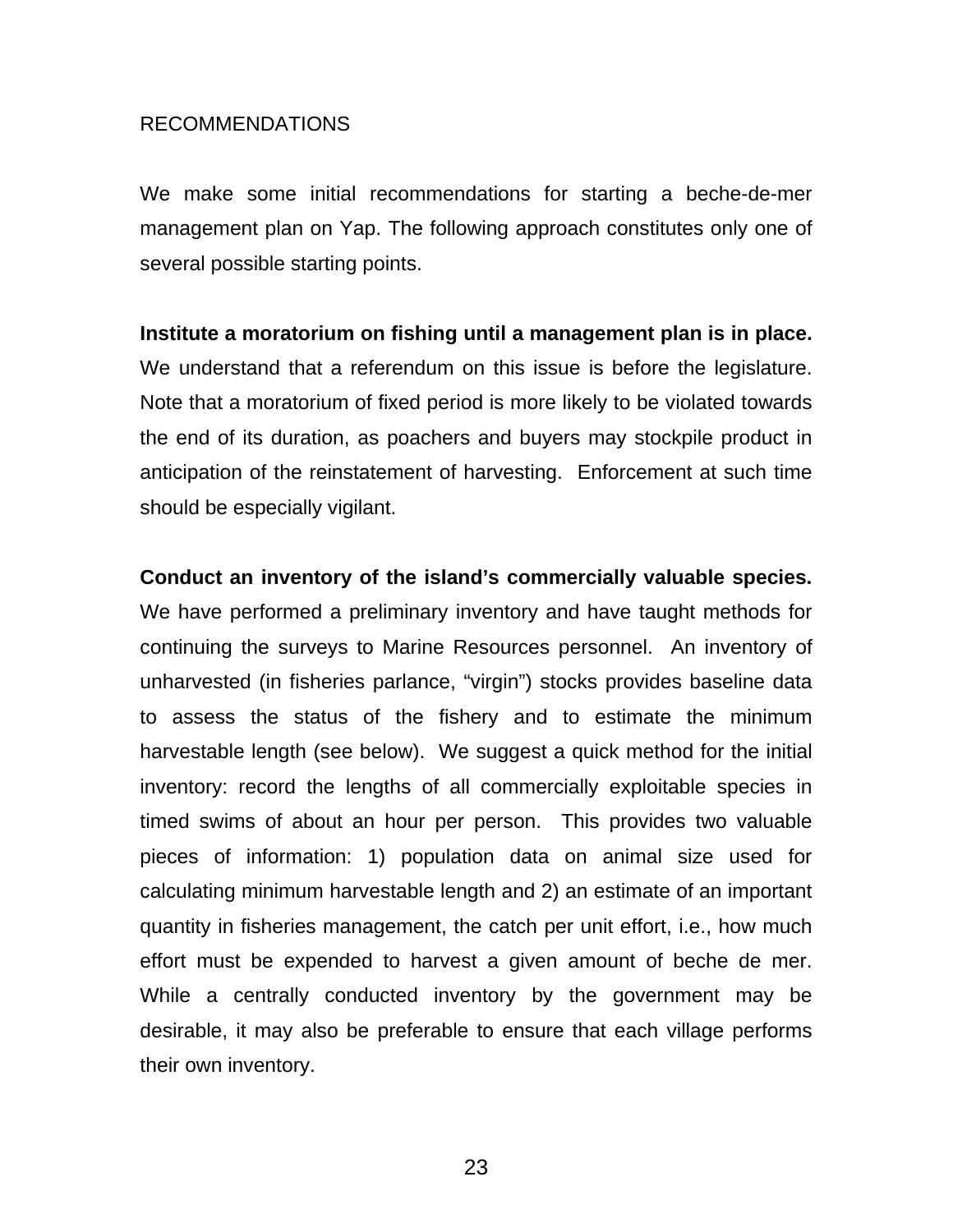**Institute island-wide minimum harvestable lengths for each species.** Using minimum size is only of one many options for regulating harvesting (See Amesbury 1996 for other techniques). Minimum length, though, is the simplest measure to implement in the absence of more detailed information on biology and is also the simplest to enforce. The minimum harvestable size of a stock can be roughly calculated for most holothuroids as the average length of a species *before* harvesting has begun. This ensures that close to 50% of the reproductive capacity (50% of all eggs produced) is preserved. For a virgin stock, one not having previously experienced harvesting, this approach to management quickly results in a "fish down," an initial period of large catches of large animals. After this period, catch per unit effort drops considerably as fishers must wait for smaller animals to grow to harvestable size.

**Institute MPAs or temporary closures to increase stock size and value.** MPAs (marine protected areas) are an additional method by which to preserve the reproductive capacity of a stock. Additionally, "spill over" of animals to areas outside the MPA allows more and larger animals to be harvested. We have been told that at least three MPAs are now established on Yap, primarily along the eastern side of Maap. Regulating harvesting by instituting a minimum harvestable size rapidly removes the largest and most valuable stock from the reefs. However, the value of beche de mer rapidly plummets with decreasing product size. Hence, to more quickly grow out the remaining animals to the most valuable lengths, may require seasonal or rotating closures of areas to harvesting. The length of closure will depend on trade offs between economic concerns (e.g., maintaining catch per unit effort) and the growth rates of individual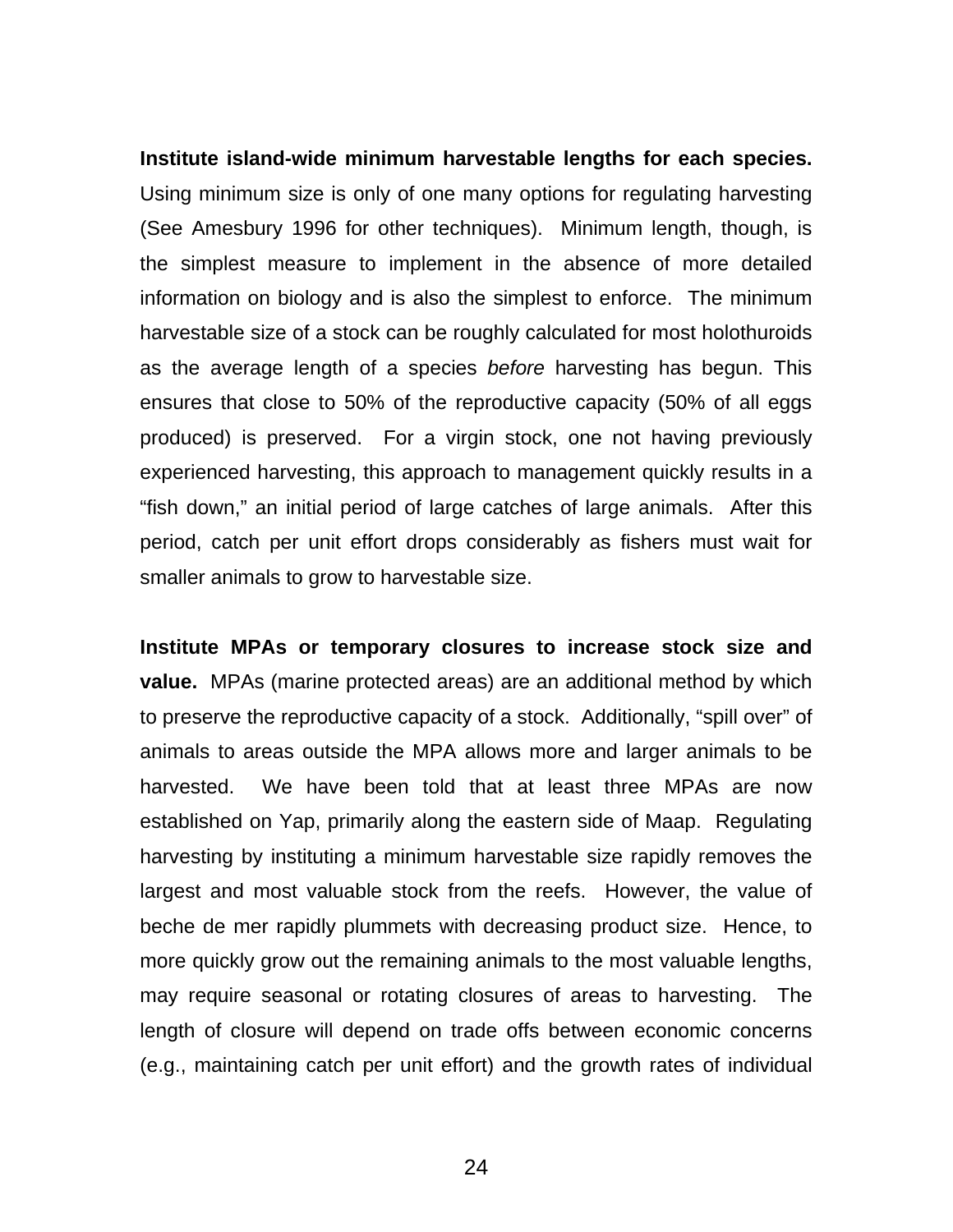species. Closures might, for example, coincide with the onset of spawning to permit stocks to preserve population size. Determining when spawning occurs can be done as suggested in Richmond, Hopper and Martinez (1996). When closing the reefs to permit regrowth to harvestable size, periodic monitoring of length via timed swims should be performed to learn when reefs can be reopened.

**Regulate harvesting and export at the level of local processors.** On Yap, fishers sell their catches of fresh animals to, at present, at least three local processors of the final product for sale and shipment to foreign buyers. We recommend mandatory (i.e., legislated) reporting of harvests and percentages of undersized product. The intermediaries' dried product can be periodically assessed for lengths and amounts. Lengths will differ from the minimum harvestable lengths mentioned above, because the animal shrinks considerably with processing. Therefore, it will be necessary to know the relationship between minimum harvestable length and its processed length. This in turn requires information for each species on both these lengths for at least 30 or so animals. Then, the relation is determined via the best-fit regression line through the data as shown in Figure 5.

**Continually assess the effectiveness of the management plan and modify it when necessary.** A management plan, especially after it is first implemented, will likely require some fine tuning or, even, a major retool. As more data from monitoring of both stocks and exports collects, it may become clear that modification to harvesting regulations is needed to maintain the goal of the fishery (e.g., continue a reasonable catch per unit effort or level of income). For example, average length is only a very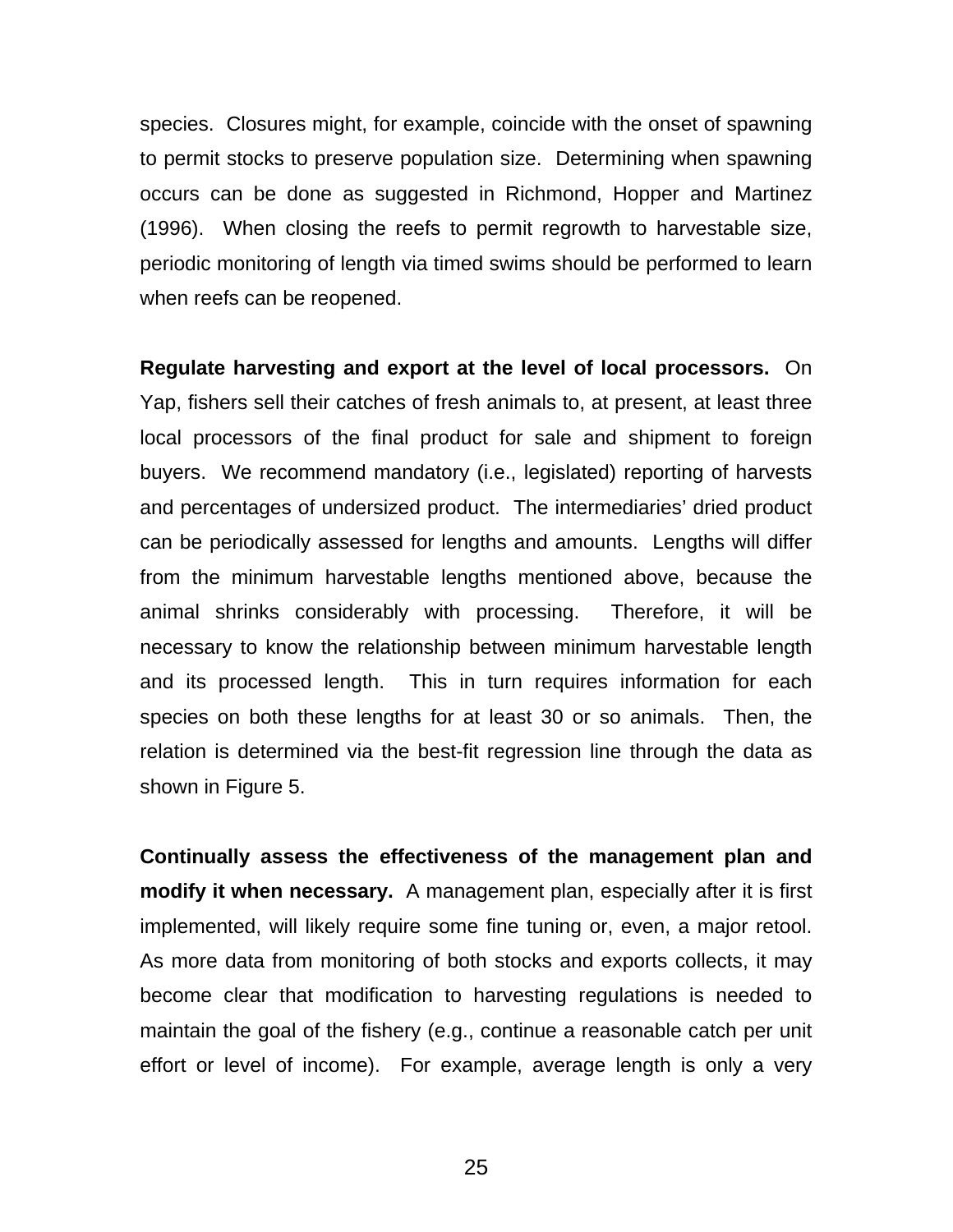

**Figure 5.** Calculating the minimum legal length of processed beche de mer from the minimum harvestable length of live animals. The points represent the live and dried lengths measured for 30 or more individual holothuroids. The solid line is the best-fit regression line through these points (as implemented in, say, *Microsoft Office Excel*). The dotted lines show how the minimum processed length is related to minimum harvestable length (40 cm in this example). This calculation must be done for each species.

rough guide to estimating 50% reproductive capacity. In fact, average length will usually underestimate 50% reproductive capacity somewhat in most situations. Still, given the biology of holothuroids, it is a reasonable starting point for a beginning fishery. A more refined approach measures gonad weight of females and calculates a minimum length based on reproductive maturity of females. This analysis might suggest that a larger (or smaller) minimum harvestable size is preferable. We also recommend that after a year or two that a fisheries scientist and a fisheries economist (e.g., from the South Pacific Commission or University of Guam) be invited to learn about Yap and its experiences, then have them examine the fisheries at length to suggest other possible refinements.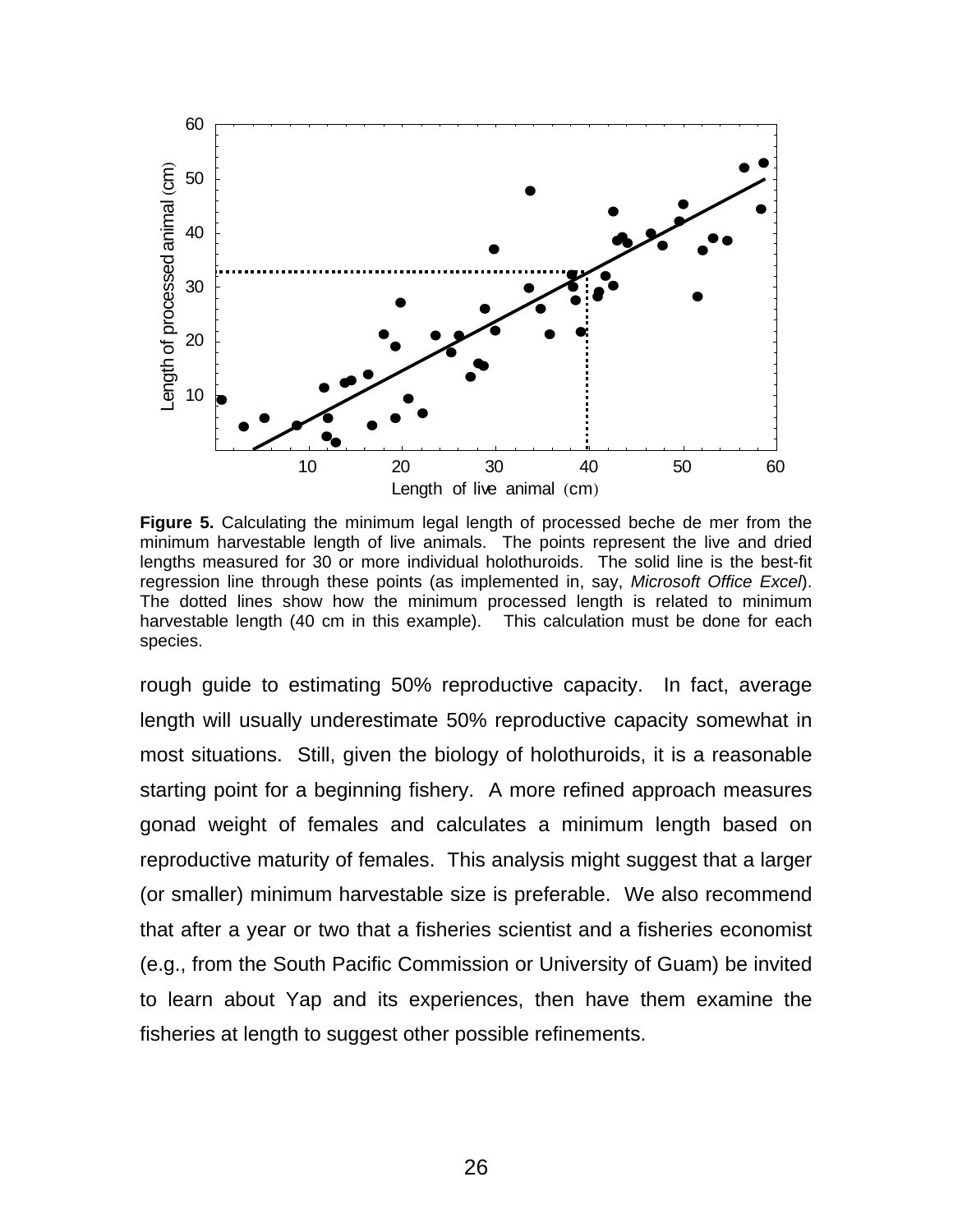**Uncertainties and potential problems.** The above recommendations are made in the absence of much information usually needed to form a fisheries management plan. We, therefore, foresee several issues needing consideration:

1) The main unanswered question is how much money can be sustainably received by a fisher after the initial fish-down of virgin stocks? Will the density and growth rates of the holothuroids permit a continuous harvest, even at some low level, to sustain a trickle of cash into the local economy? These questions concern scale of sustainability and holothuroid life-history traits. The answers should become apparent with increasing data on the status of the fishery, such as interviews with, or surveys of, fishers and their satisfaction with catch size.

2) After fish-down, fishers may become dissatisfied with small catches and insist that management has been a failure. It is important that they understand, perhaps via stakeholder meetings, that ultimately, the amount of harvesting that is sustainable is determined not simply by even the best management, but by the number of fishers and how fast holothuroid reproduce and grow. Alas, tropical holothuroids both reproduce and grow rather slowly. They should be prepared well ahead of time for the possible need for temporary closures to allow stocks to recover.

3) Another important issue is what to do with undersized catch. Because enforcement must occur after processing, the local buyers must incur this risk. This has the beneficial effect them becoming an ally in enforcement at the level of the fisher. Nevertheless, even given these inducements, some portion of the processed product  $-$  potentially valuable  $-$  will be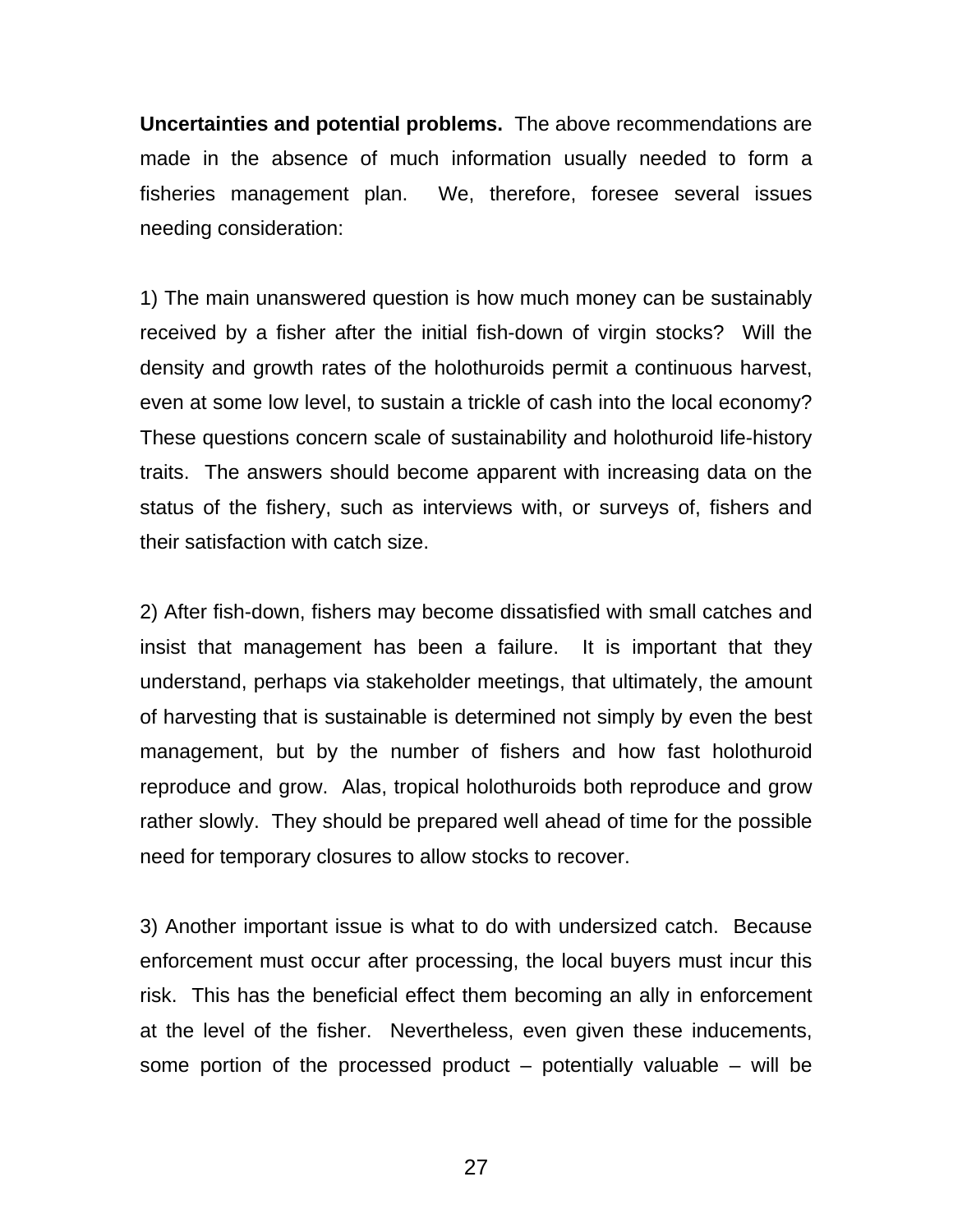undersized. Amesbury (1996) cautions against the temptation to sell undersized product, as it creates a demand for undersized product that will be met by fishers, effectively undermining the management plan.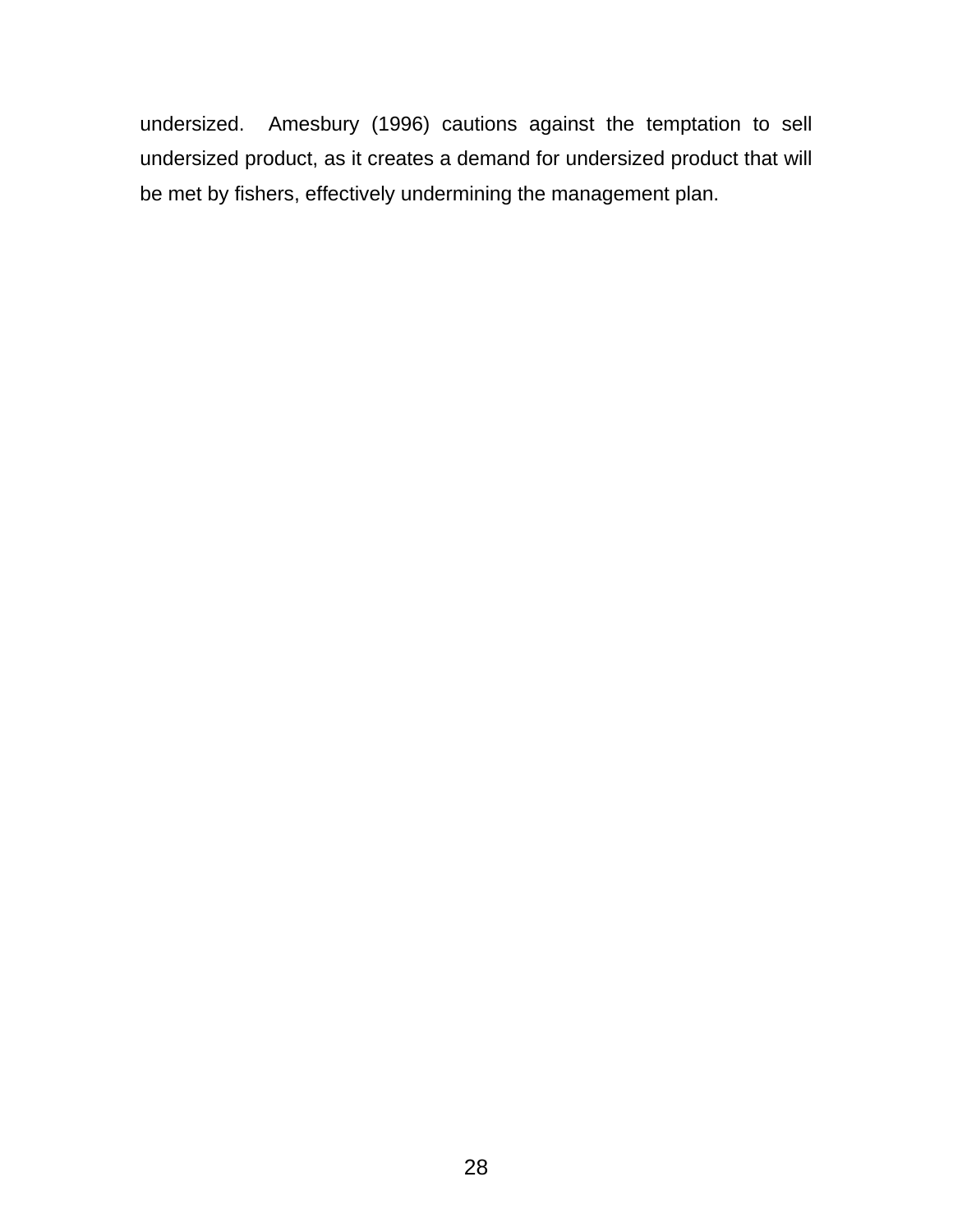#### LITERATURE CITED

Amesbury, S. S., R. S. Tsuda, B. D. Smith and J. A. Stoijkovitch. 1978. *A Survey of the Reef Environments of Tomil Channel, Yap.* University of Guam Marine Laboratory Technical Report 78.

Amesbury, S. S. 1996. Pages 26-42 *in* Richmond, R. H. (editor). *Suggestions for the Management of Sea Cucumber Resources in Micronesia.* University of Guam Marine Laboratory Technical Report 101.

Clouse, R. M., D. A. Janies and A. M. Kerr. 2005. Resurrection of *Bohadschia bivittata* from *B. marmorata* (Holothuroidea: Holothuriidae) based on behavioral, morphological, and mitochondrial DNA evidence. *Journal of Zoology* 108: 27-39.

Falanruw, M. C. 2005. *Field Guide to the Trees of Yap.* U.S. Forest Service.

Kerr, A. M., K. H. Netchy and A. M. Gawel. 2006. *Survey of the Shallowwater Sea Cucumbers of the Central Philippines.* University of Guam Marine Laboratory Technical Report 119.

Paulay, G. 2003. Asteroidea, Echinoidea and Holothuroidea of Guam. *Micronesica* 35-36: 563-576.

Richmond, R. H. (editor). 1996. *Suggestions for the Management of Sea Cucumber Resources in Micronesia.* University of Guam Marine Laboratory Technical Report 101.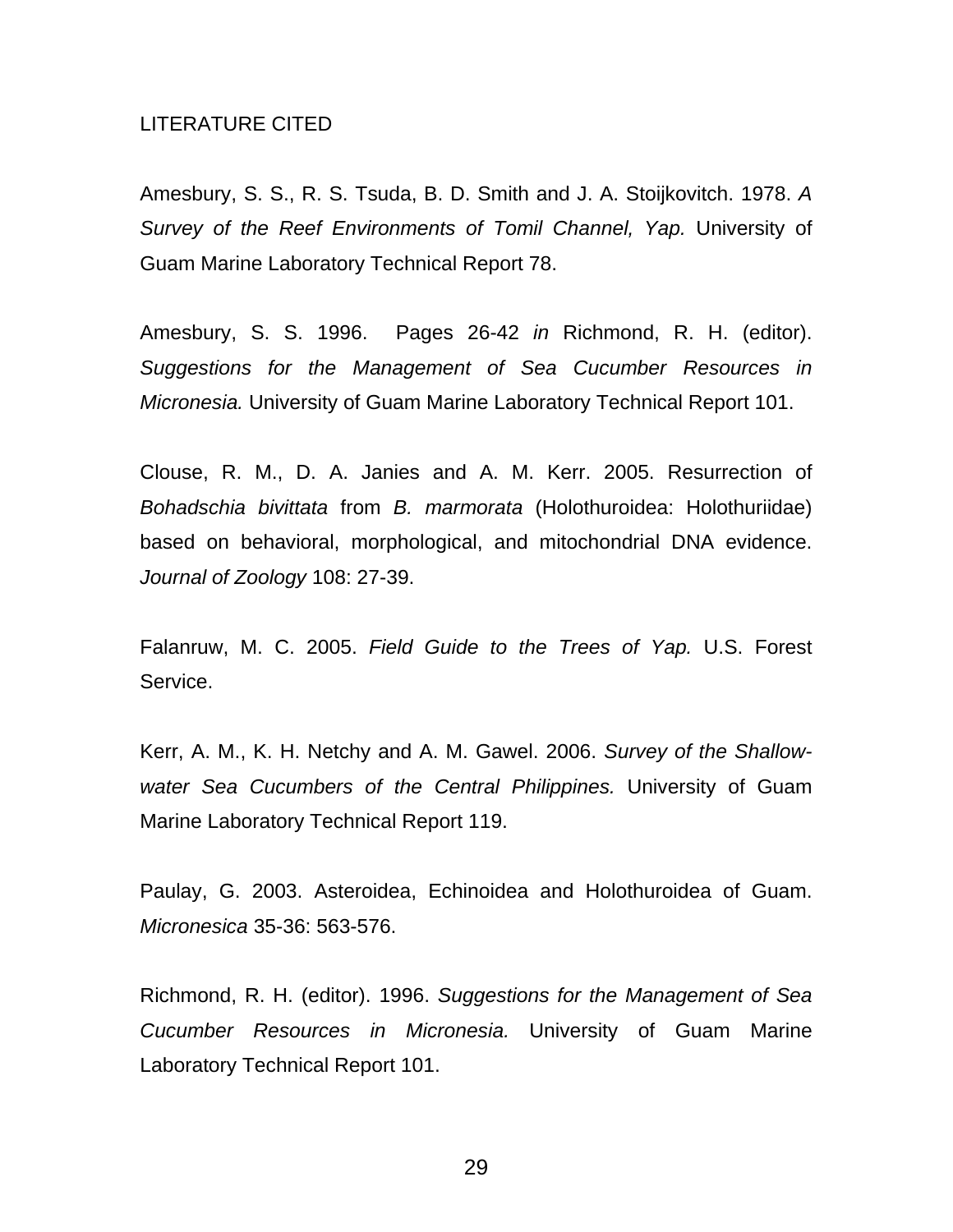Richmond, R. H., D. Hopper and P. Martinez. 1996. The biology and ecology of sea cucumbers. Pages 7-25 *in* Richmond, R. H. (editor). *Suggestions for the Management of Sea Cucumber Resources in Micronesia.* University of Guam Marine Laboratory Technical Report 101.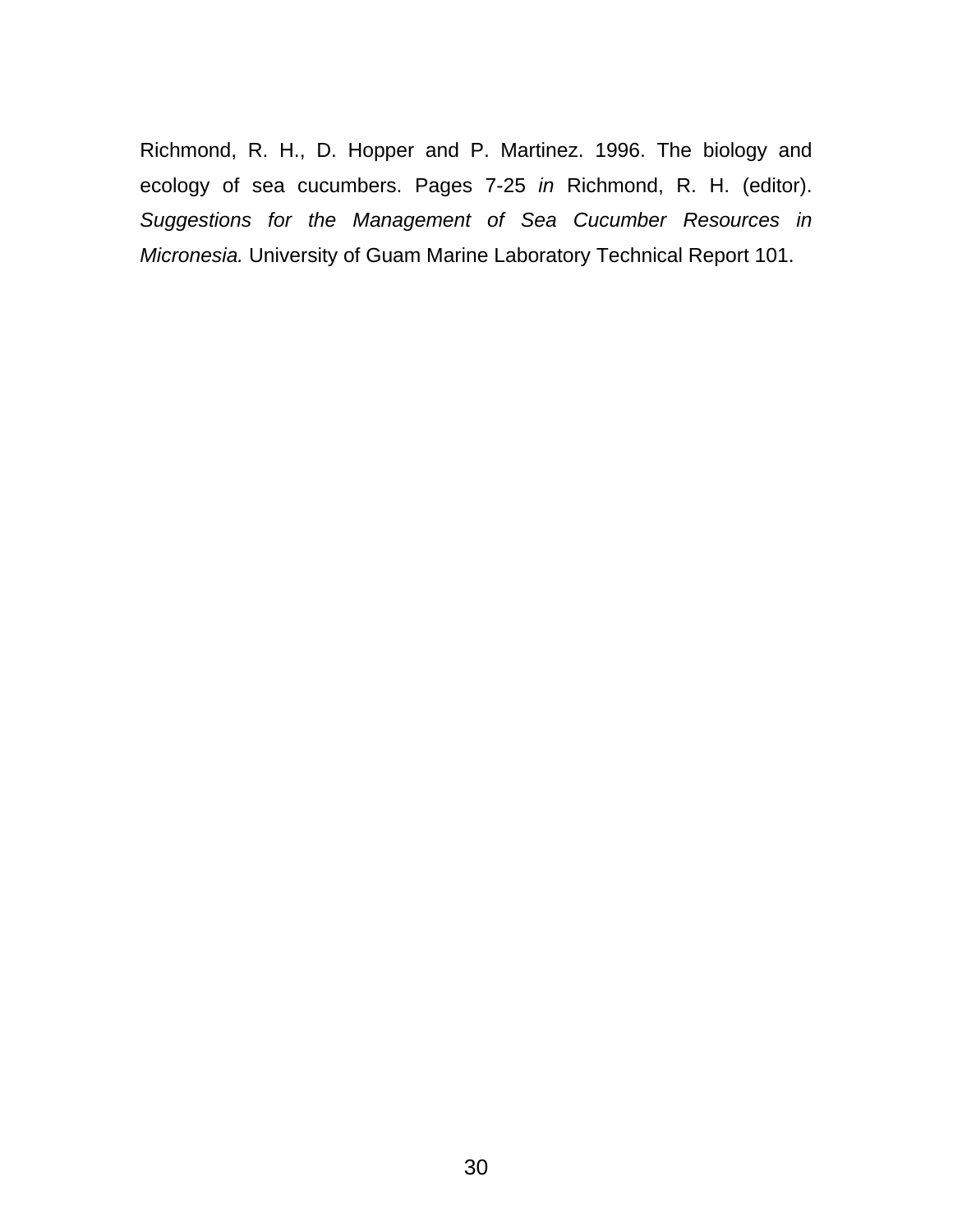**Appendix 1.** Provisional Checklist of Shallow-water Echinoderms from Yap, Western Caroline Islands, Micronesia. The subheading "Tardy" indicates an unpublished report of a 2004 survey led by E. Tardy (South Pacific Commission, New Caledonia) for the Chief of Marine Resources, Yap State. "Clouse & Janies" refers to a collection made in 2002 by R. M. Clouse (Harvard University) and D. A. Janies (Ohio State University) and deposited in the American Museum of Natural History, New York (see also Clouse et al. 2005). The record for *Thelenota rubralineata* is based on an unpublished photo by B. Greene (University of Hawaii) from 64 m depth.

|                                       | Survey     |       |                    |
|---------------------------------------|------------|-------|--------------------|
| <b>Species</b>                        | This study | Tardy | Clouse &<br>Janies |
| <b>HOLOTHUROIDEA</b>                  |            |       |                    |
|                                       | X          | X     |                    |
| Actinopyga varians                    | X          | X     | X                  |
| Actinopyga sp. "tiger stripes"        | X          | X     | X                  |
| Bohadschia argus                      |            |       |                    |
| Bohadschia bivittata                  | X          | X     | X                  |
| Bohadschia koellikeri                 | X          |       |                    |
| Bohadschia marmorata                  | X          |       |                    |
| Chiridota hawaiiensis                 |            |       | X                  |
| Holothuria (Acanthotrapezia) coluber  | X          | X     |                    |
| Holothuria (Cystipus) rigida          | X          |       |                    |
| Holothuria (Halodeima) atra           | X          | X     |                    |
| Holothuria (Halodeima) edulis         | X          | X     |                    |
| Holothuria (Mertensiothuria) hilla    | X          |       | X                  |
| Holothuria (Metriatyla) scabra        | X          | X     |                    |
| Holothuria (Microthele) fuscogilva    | X          |       |                    |
| Holothuria (Microthele) fuscopunctata |            | X     |                    |
| Holothuria (Microthele) whitmaei      | X          | X     |                    |
| Holothuria (Platyperona) excellens    | X          |       |                    |
| H. (Semperoth.) sp. non flavomaculata | X          | X     | X                  |
| Holothuria (Thymiosycia) impatiens    |            | X     | X                  |
| Holothuria (Theelothuria) turriscelsa | X          |       |                    |
| Holothuria sp. non impatiens          | X          |       |                    |
| Holothuria sp. non gracilis           | X          |       |                    |
| Opheodesoma sp. "olive and white"     | X          |       |                    |
| Opheodesoma sp. "red stripes"         | Χ          |       |                    |
| Opheodesoma sp. "green in seagrass"   | Χ          |       |                    |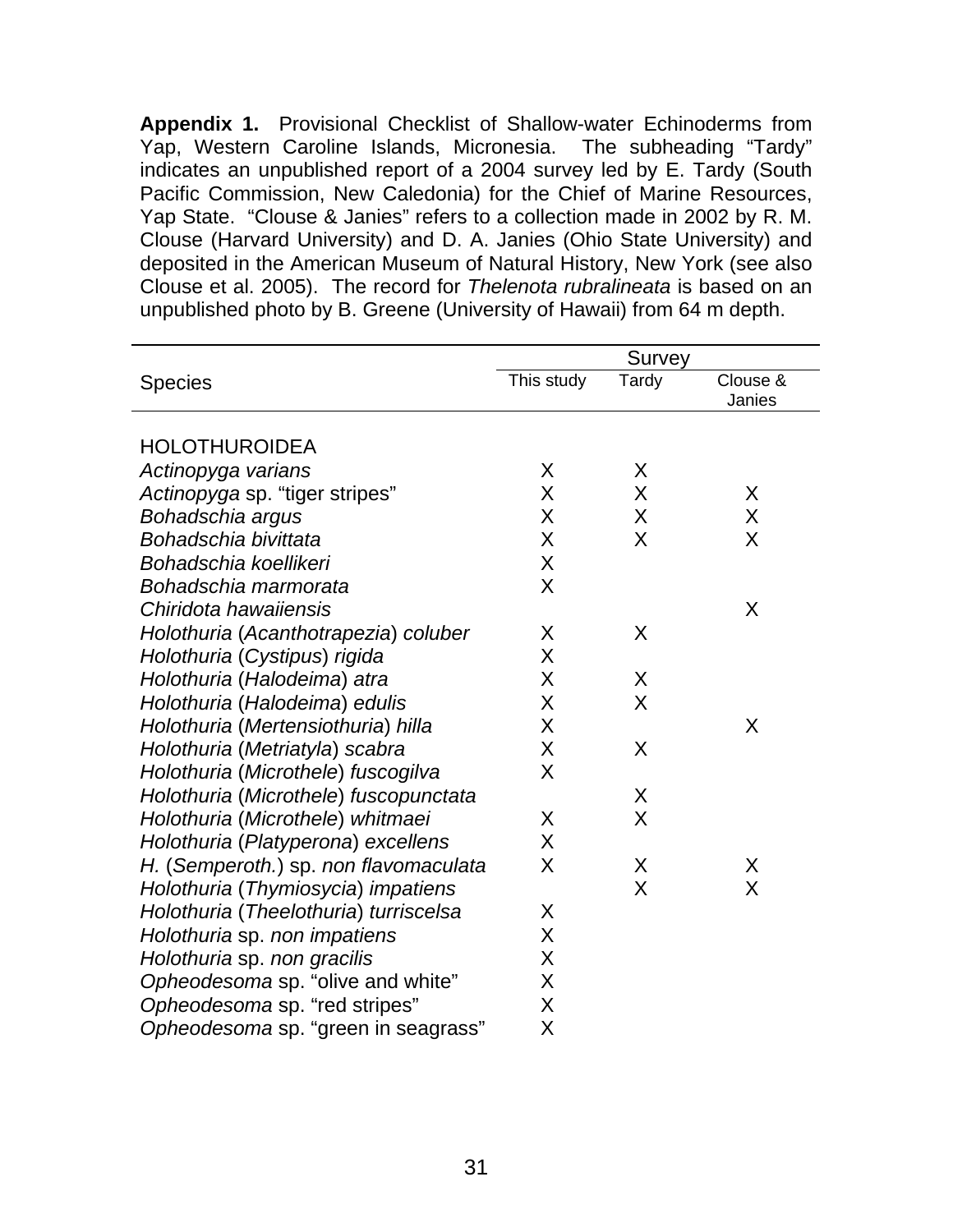# **Appendix 1.** Continued.

|                               |       | Survey |          |  |  |
|-------------------------------|-------|--------|----------|--|--|
| <b>Species</b>                | This  | Tardy  | Clouse & |  |  |
|                               | study |        | Janies   |  |  |
| <b>HOLOTHUROIDEA</b>          |       |        |          |  |  |
| Pearsonothuria graeffei       | X     | X      |          |  |  |
| Polyplectana galatheae        | X     |        |          |  |  |
| Stichopus chloronotus         | X     | X      |          |  |  |
| <b>Stichopus horrens</b>      | X     | X      |          |  |  |
| Stichopus vastus              | X     | X      |          |  |  |
| Synapta maculata              | X     |        |          |  |  |
| Thelenota ananas              | X     | X      |          |  |  |
| Thelenota rubralineata        | X     |        |          |  |  |
| <b>ECHINOIDEA</b>             |       |        |          |  |  |
| <b>Clypeaster reticulates</b> | X     |        |          |  |  |
| Diadema savignyi              | X     |        |          |  |  |
| Echinometra mathaei           | X     | X      |          |  |  |
| <i>Echinometra</i> sp. "dark" | X     |        |          |  |  |
| Echinometra sp. A             | X     |        |          |  |  |
| Echinostrephus aciculatus     | X     |        |          |  |  |
| Echinothrix calamaris         | Χ     |        |          |  |  |
| Echinothrix diadema           | X     |        |          |  |  |
| Eucidaris metularia           | X     |        |          |  |  |
| Heterocentrotus trigonarius   | X     |        |          |  |  |
| Mespilia globosa              | X     |        |          |  |  |
| Metalia sp.                   | X     |        |          |  |  |
| Pseudoboletia maculata        | X     |        |          |  |  |
| Tripneustes gratilla          | X     | X      |          |  |  |
| <b>ASTEROIDEA</b>             |       |        |          |  |  |
| Acanthaster planci            | X     |        |          |  |  |
| Asterinidae sp.               | X     |        |          |  |  |
| Coriaster granulatus          | X     |        |          |  |  |
| Culcita novaeguineae          | X     |        |          |  |  |
| Echinaster callosus           | X     |        |          |  |  |
| Echinaster Iuzonicus          | X     |        |          |  |  |
| Fromia nodosa                 | X     |        |          |  |  |
| Fromia sp.                    | X     |        |          |  |  |
| Leiaster leachii              | X     |        |          |  |  |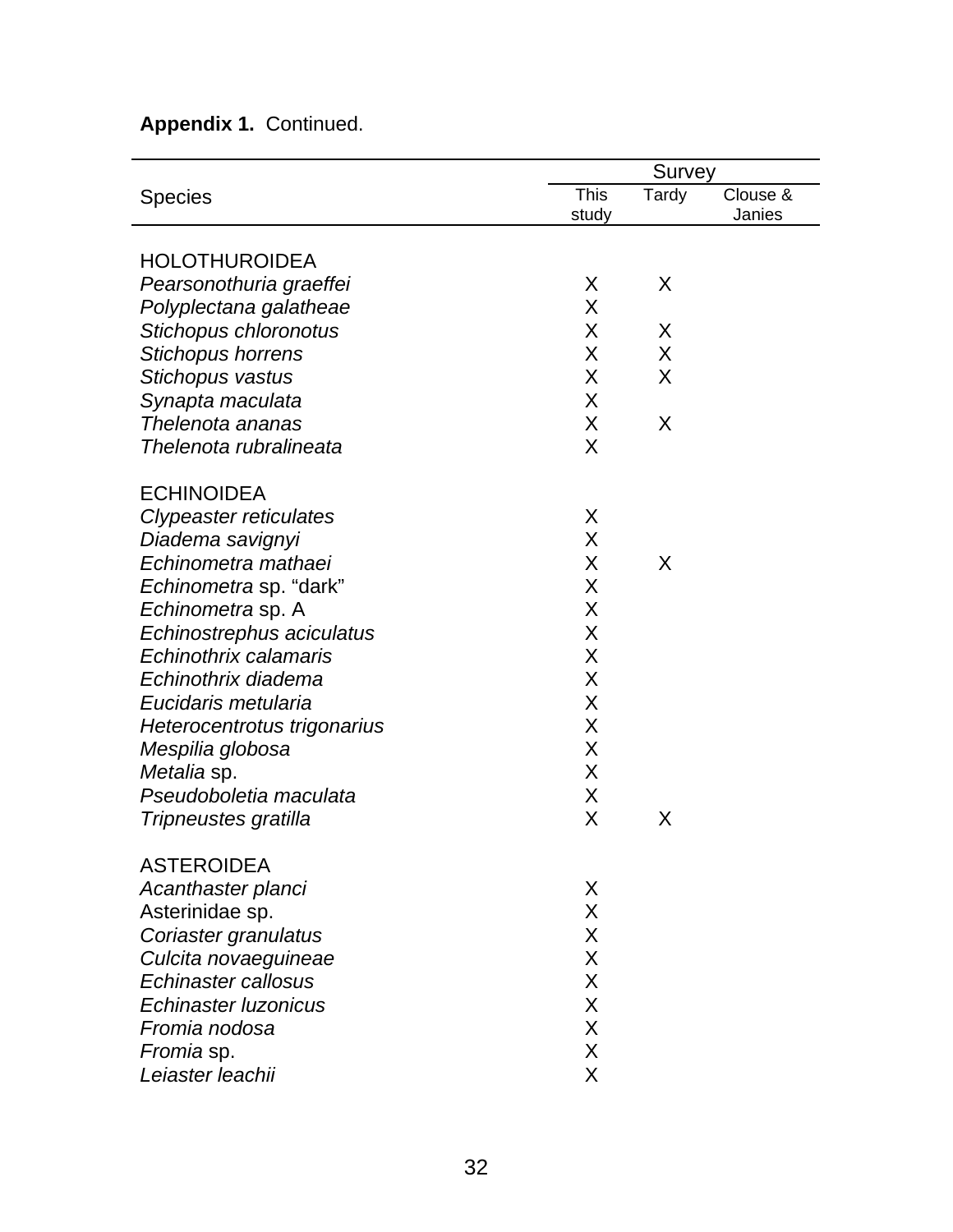# **Appendix 1.** Continued.

|                                           | Survey      |       |          |
|-------------------------------------------|-------------|-------|----------|
| <b>Species</b>                            | <b>This</b> | Tardy | Clouse & |
|                                           | study       |       | Janies   |
| Linckia guildingii                        | X           |       |          |
| Linckia laevigata                         | X           |       |          |
| Linckia multifora                         | X           |       |          |
| Mithrodia clavigera                       | X           |       |          |
| Protoreaster nodosus                      | X           |       |          |
| <b>OPHIUROIDEA</b>                        |             |       |          |
| Amphiura sp.                              | X           |       |          |
| Ophiocoma erinaceus                       | X           |       |          |
| Ophiocoma scolopendrina                   | X           |       |          |
| Ophiocoma sp. non erinaceus et non        | X           |       |          |
| scolopendrina                             |             |       |          |
| Ophiomastix janualis                      | X           |       |          |
| Ophiomastix caryophyllata                 | X           |       |          |
| Ophiarachna incrassata                    | X           |       |          |
| Ophiuroidea sp. "smooth, brown arm bands" | X           |       |          |
| Ophiactis savignyi                        | X           |       |          |
| <b>CRINOIDEA</b>                          |             |       |          |
| Comaster schlegelii                       | X           |       |          |
| Crinoid sp. 1 "small, white, few pinnae"  | X           |       |          |
| Phanogenia sp. "with cirri"               | X           |       |          |
| Mariametridae sp. 1                       | X           |       |          |
| Mariametridae sp. 2                       | X           |       |          |